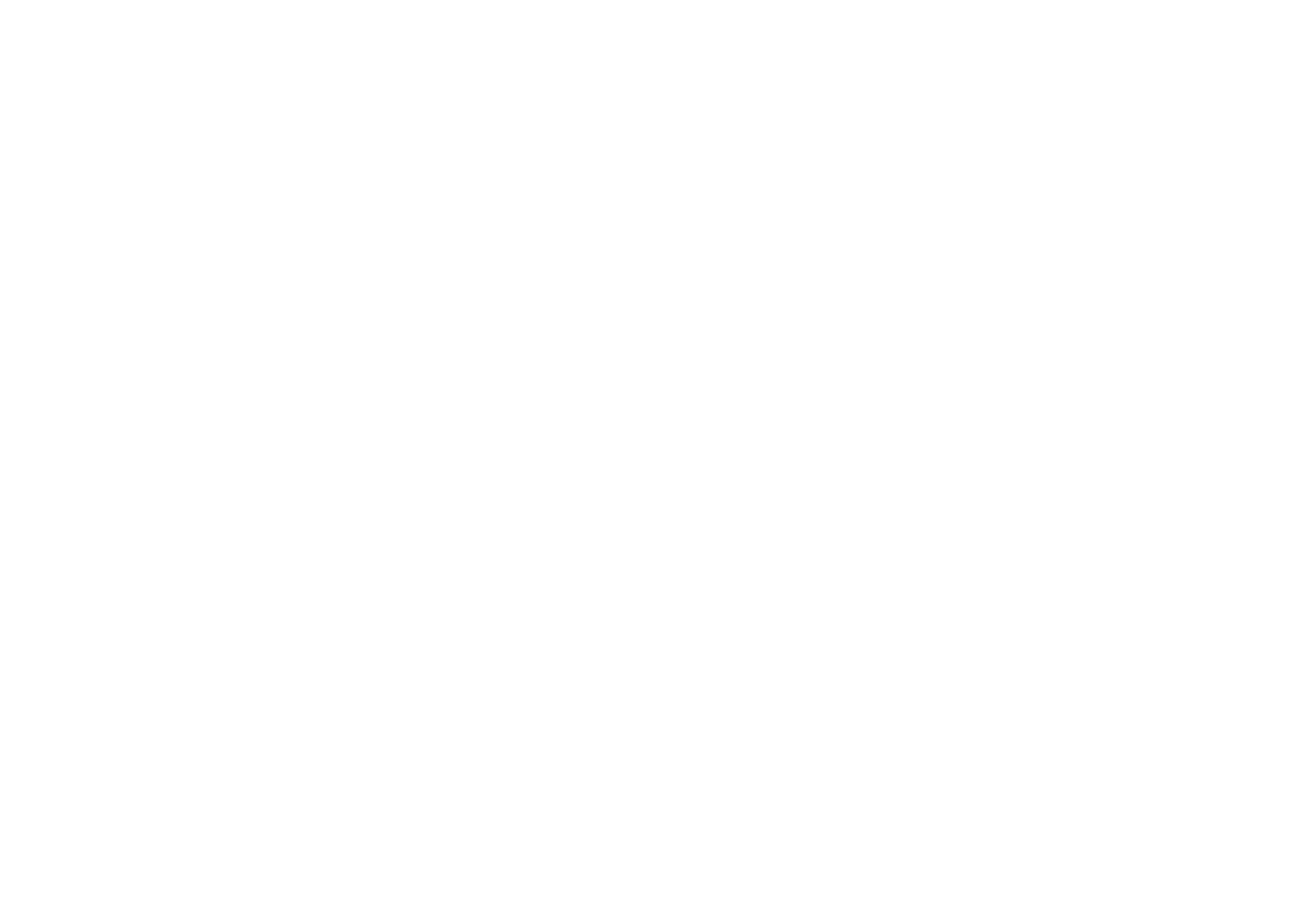are doing here will certainly be an inspiration that contemporary folks would find important. And as such, let me thank you again for such an exceptional opportunity to communicate with you in this way.

# **Contents**

*For Dr. Konishi's incredible scholarship, please see his book Anarchist Modernity: Cooperatism and Japanese-Russian Intellectual Relations in Modern Japan by Harvard University Press.*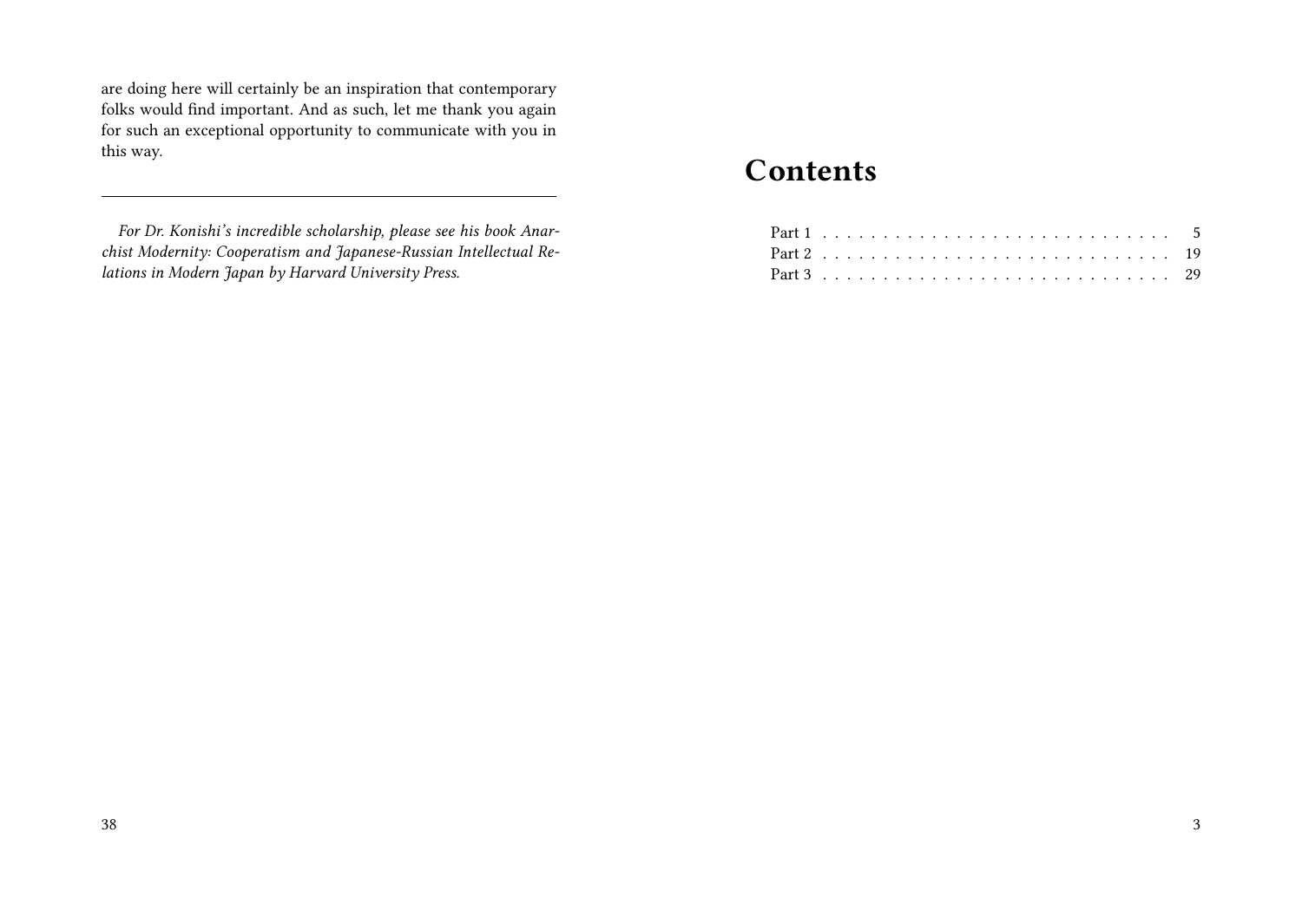in nature have been ingrained in the play repertoire of Japanese children and primary school education ever since.

Why did the wider Japanese populace reject Spencerian Darwinism's competition? They faced the brutality of capitalism, money-driven social norms and ethics that were antithetical to more rooted anarchist notions of symbiotic coexistence and progress driven by mutual aid. They were attracted not to ideas of segregation or hierarchy, but rather to anarchist celebrations of the 'weak' (as defined by Western modernity) as the strong, the necessary, and the divine. This helped lead to the widespread interest in Esperanto, again from below. Esperanto was a language without culture that simultaneously embraced all languages and cultures equally  $-$  at a time when culture meant race, and race meant the hierarchy of civilization, which served as an ethical justification for the weak to be colonized and controlled under eugenicist policies.

**AAT: To conclude with the beginning, early in the book you bring up Zygmunt Bauman's criticism of the** *"Sedentary Imagination"* **of Western Modernity, which you explain (through his framing) as one tied to boundaries, borders, a sovereign with power and legal order. This is compared throughout your book to the bottom-up and borderless utopia of everyday practice that inspired so many Japanese and Russian Anarchists.**

**As Western Modernity is crumbling and Capitalism threatens to extinguish all life on Earth do you see a chance for the politics and international collaboration that we see in your book to resurface? If so, what inspiration or tactics can contemporary activists find in the image of the Heimin and Cooperatist Anarchists of your book?**

#### SK: Yes, I do.

What inspiration? That's not for me to say. I'm a mere student of history. If 10 people read it, there will be more than 10 ways to reflect the ideas found in the book. But I imagine that what you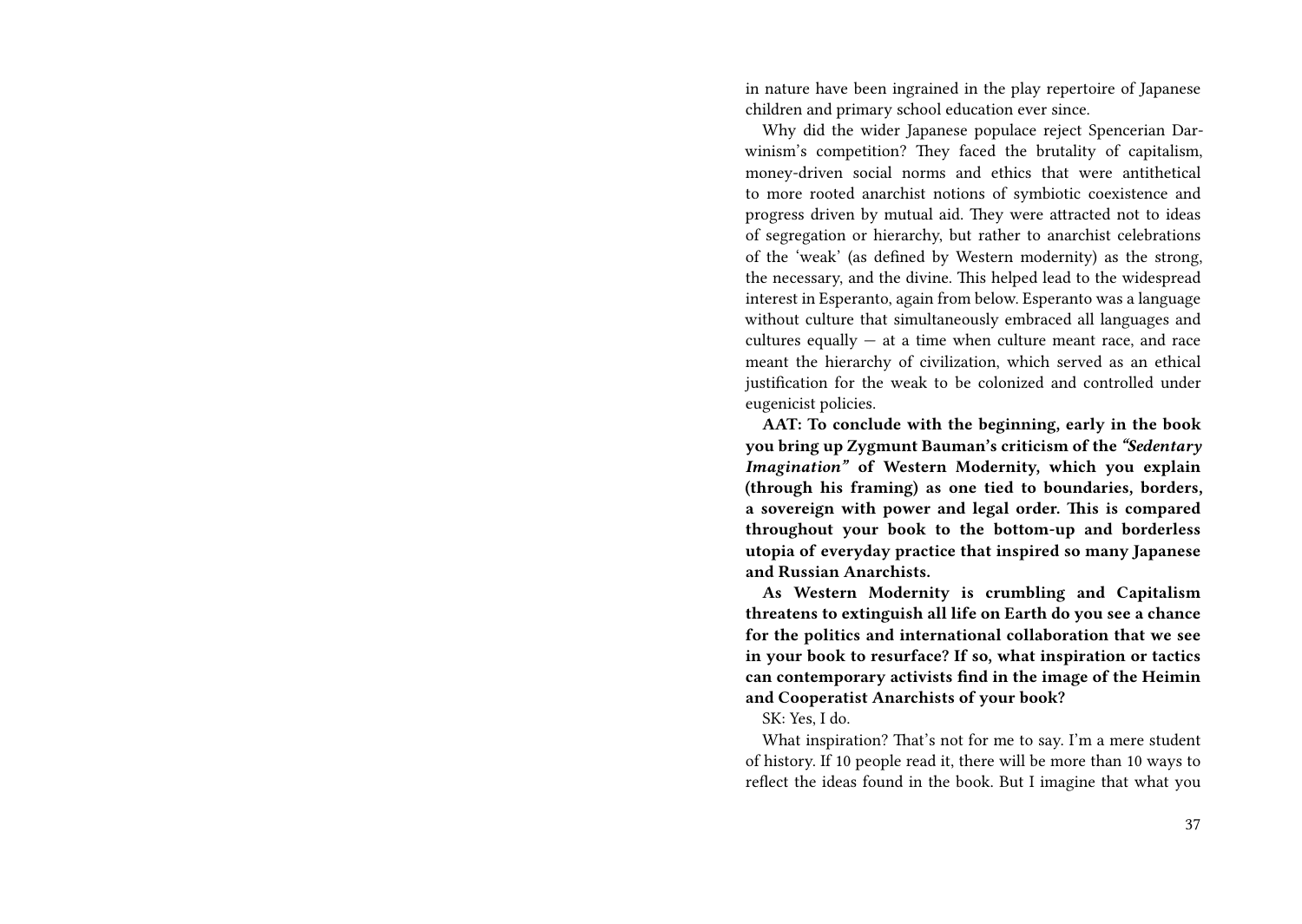Cooperatist anarchists did not reject Darwin's *On the Origin of Species*, but they did reject *The Descent of Man*, by ignoring it. Darwin's understanding of evolution was embraced as it suited their idea that everything is constantly evolving, and forming and reforming. Competition as well as cooperation was essential to the survival of any species. With each individual talent gifted by Gxd, each has different roles to play, resulting in an intricate interconnectivity of energies. For cooperatist anarchists, the world of insects was a missing piece in their worldview. If colonizers at the time sought to prove the right of their mission by measuring the bones and skulls of inferior creatures in accordance with the Western civilizational model of the hierarchy of species, Japanese anarchists sought to prove their worldview by removing the hierarchy of world order. They did so by decentering the world, talking about the dung beetle and microbes, and exploring the negative discovery of the universe. Fabre fit their concept of the natural world that embraced the smallest and seemingly most useless creatures like the dung beetle, and made it the hero and subject of fascination, recounting in smallest detail its utterly eccentric behavior. Yet this odd eccentricism made the dung beetle the most essential creature for the survival of human civilization. Its recycling of animal dung allowed for the survival of the entire agricultural world that is so essential to human survival. This is perhaps why the scarab beetle, a type of dung beetle, was worshiped by the Egyptians. The notion accords well with the earlier mentioned philosophy of *Tao te Ching*. Ever since Osugi's translation, the beetle has been called endearingly the 'dung ball roller' by Japanese children and adults alike, and spawned a mass culture of dung beetle paraphernalia, from t-shirts to model figures, etc. Its mass popularity can be entirely attributed to Japanese anarchist translations of Fabre's scientific observations of the dung beetle's and other insect behaviour. Their translations have ever since the early twentieth century been the *Mother Goose* of Japan, the book that every Japanese child reads. Children's collection and observations of the behavior of beetles

### **Part 1**

**1. For scholars, I'm always interested if there were formative life experiences which led them to pursue their specific field of study. Were there any events or figures which led you to research collaboration and translation between Japanese and Russian Anarchists?**

Your question about life experiences is an interesting one. Our memories of life experiences often lead us unconsciously to (re)examine our world in a particular way. We are usually unable and unwilling to recognize this tendency, so we create narratives that allow us to live within such invented narratives. We tell stories that conveniently makes sense afterward, and which continue to change over time as we ourselves change. Our autobiographical narratives would appear to be the most accurate, but they are possibly the most inaccurate form of narrative. We're all very good at pretending as if we know what led to what… We're natural storytellers for our own psychological well-being. I guess our death-bound subjectivity leads to such creativity. So to respond honestly to your question, 'I do not know' is probably the most accurate answer.

Having said that, I imagine that my interest in Russia and Japan may have had something to do with my unhappiness with formal schooling in Japan back in the 1980's when I grew up. I have almost no memories of my school life in Japan – it's like a big blank in my mind, as if it had never happened, probably because I hated it. It became stronger as elementary school progressed. I still remember clearly when I asked in Year 7, which is when children began studying English as a requirement, why we were studying only one foreign language and why that had to be English. I failed to understand why English language should have so much power over us. The teacher answered that that's the language required to get into high school. I responded, 'If I don't go to high school, then I don't need to learn it?' His response was that I was a bad influence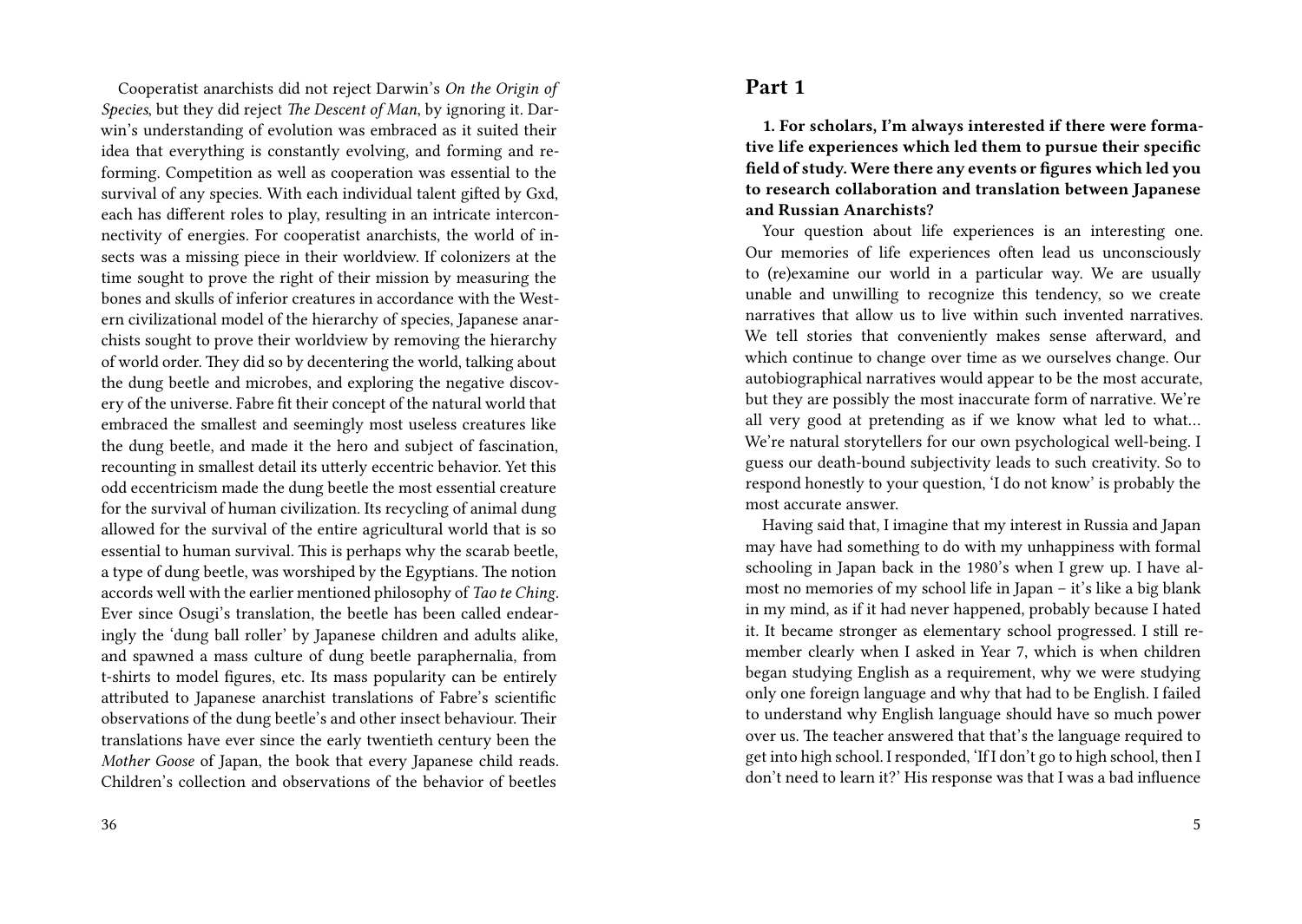on my classmates. I was asked to leave the classroom and stand outside. I got beat up by the teachers and had to stand outside the classroom, but none of this served to help me understand – in fact just the opposite.

I began to realize that the problem was too large to solve in one classroom. Of course I threw away my English texts at the time. My schoolmates came to me with admiration and reverence for what I said and did – they agreed with me — yet they themselves did and changed nothing, fearful of saying anything and doing anything. It was as if nothing happened. The best students academically were the wisest, as they knew how to do well in such a system.

That was the pattern of my everyday school years. So I quit and became a school dropout, drinking by myself in the park from the morning, while my peers were preparing for their exams. My confrontation with modern state education had started much earlier, almost as soon as I was asked to go to school, but I won't go on about that here. This sort of experience, and countless more, probably influenced how I saw the world, and played a part in what I wrote decades later. I was quite seriously concerned about that country's future.

My early interest in Esperanto language (not that I studied it then) had something to do with this, for example, in that Esperanto is a kind of linguistic solution to all sorts of discrimination.

My interest in Russia was formed in this same way, because Russia was always so hidden in Japanese education. In Japan they never talked about the Soviet Union in school back then, as if it did not exist, or as if it were something bad and scary to talk about. If English had celebrity status, Russian was the opposite. So I ended up doing my undergraduate education in Russia.

Similarly, the military in Japan is always hidden from public sight and scrutiny. 'The military does not exist in Japan,' they used to say. So I became interested in military affairs precisely because of that. Of course, the requirement to study English has a lot to do with a longer and broader global history and, more immediately,

His translations appeared within a broader interest among cooperatist anarchists in the natural sciences, most specifically, a fascination with the smallest creatures of our universe. Interestingly, while Lev Mechnikov's writings never became known in Japan, it was Lev's younger brother Ilya, a Nobel Prize-winning microbiologist, whose writings came to be widely read among cooperatist anarchists. Ilya Mechnikov's writings on microbiology proved that human beings' innermost being was mutual aidist. He demonstrated that the nature that surrounds us and is within us from our very cells is symbiotic. Thus, symbiotic development was at the heart of our evolutionary origins. Many decades after Mechnikov's own work, the world-renowned biologist Margulis developed her own work, inspired by the symbiotic functioning of phagocytosis by Mechnikov and other early twentieth-century Russian and Soviet biologists. She took important cues from these Russian biologists on the role of symbiogenesis in evolution, biologists who likely worked in the same circles as Ilya Mechnikov.

Why did it resonate with the wider Japanese populace? It perhaps echoed their mode of existence and sociality, particularly at that time. Anthropologists often make sweeping generalizations and assumptions that divide so-called individualist societies vs. collectivist ones, as if human subjectivities and societies can be divided into two models. Cooperatist anarchists reflected symbiotic human subjectivity onto the tiniest, seemingly most unimportant little creatures, like microbes and dung beetles. They demonstrated these little creatures doing, and their acts as being not only necessary for the health of larger society and environment, but also illuminating for our understanding of the nature of our own existence. Each tiny element, each little creature, was viewed as significant for the well-being of the larger entity that we are all a part of. It was both aesthetic and ethical. It was also simultaneously collective and individual. To be individual, one needs to be collective, and to be collective, one must be individualistic. So, neither of these terms would have captured their subjectivity.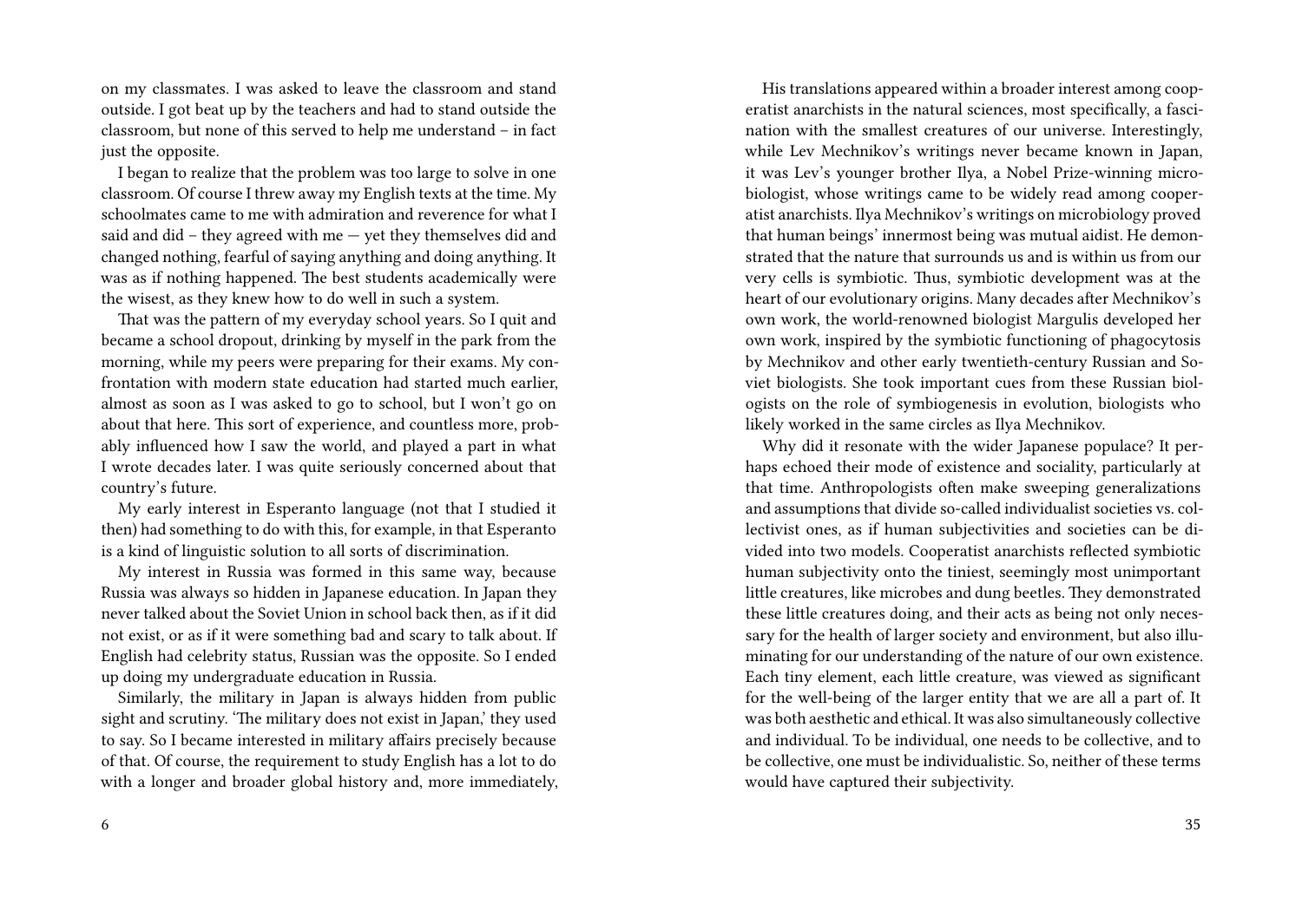The Russian POWs felt the contrast between the brutality of the war being fought against Japan, and the incredible suspended period of calm in the camps, when they were free to walk around the town, interacting freely with Japanese people. They were treated incredibly well in Japan, and given access to the highest standards of medical care. This was in accordance with the Japanese government's effort to show the high civilizational achievement. The same motive that led Japan to win the war with Russia, led it to treat Russian POWs extremely well.

In the POWs' psyche, their service to the state was pending. Japanese treated the POWs generously as general civilians, and the POWs no longer perceived themselves as soldiers serving the nation state with weapons. In the camps, the POWs transformed their thinking, from service to the nation state, to conceiving of themselves as people without the state, which they shared with the Japanese Nonwar Movement.

**AAT: The final pairing I'd like to highlight is Anarchist Ōsugi Sakae and Jean-Henri Fabre the French Entomologist.**

**Could you discuss how Japan's anarchists saw their own perspectives within Fabre's writing on the natural world? Why did this viewpoint resonate so vividly with the wider Japanese populace (to this day). Lastly, why did they reject the more Malthusian and Spencerian notions of brutal competition and hierarchy expressed by Darwin.**

SK: From the outset, Fabre and Osugi had different ideas about the natural world. While Fabre saw insects as God's creation, Osugi saw them as cooperatively connected with the wider nature including humankind, kind of like the idea of 'Gaia' as James Lovelock and Lynn Margulis have called it.

Osugi's originality in his translations made Fabre's writings on insects extremely popular in Japan. The way Osugi translated Fabre was vivid, colloquial, humanizing and humorous. Many translations have appeared since then, but I still think it's hard to beat the first by Osugi.

Japan's defeat in the Asia-Pacific war. This intertwining of the hidden presence of the Japanese military with the all pervasiveness of English language probably also had something to do with my becoming a cadet at a military university in the US, where I trained in military affairs while learning Chinese and Russian languages remnants of the Cold War. This university possessed a highly rated Russian language program, including the best summer Russian program at the time. I ended up representing the US military school in the Russian/Soviet city of Tula, a military industrial complex that had just opened to foreigners the year I came. So I was 'the first foreigner from the West' (as Russians used to labeled me then) to enter that city since it was closed during the Soviet period.

Funnily enough, nearby Tula is also the Russian writer Lev Tolstoi's estate home. I first encountered Tolstoi, who was to become an important part of my book, while I was living in Tula as an undergraduate. But it was not through the front gate of the Tolstoi Museum that I encountered him, but through a back way, when my Russian friends and I went to 'gulyat', walk around aimlessly to smoke and joke, to rest, or to swim in the same pond that Tolstoi used to swim in. The water looked filthy, smelly and green, but nevertheless… That was my first real encounter with Tolstoi – imagining him swimming in that pond on the estate neighboring the city that decades later would become a Soviet military industrial complex. When we did go to the Tolstoi house and museum for no particular reason, I did notice that his house had preserved a surprising number of books and letters in Japanese, which made me curious. Also, I realized then that the microbiologist Ilya Mechnikov and other scientists befriended him, despite his embrace of a pastoral, simple life of manual labor. I became curious about these people who were from such different backgrounds and professions, and yet appeared to be networked in multiple ways to one another, directly or indirectly. So yes, my curiosity was there then. But frankly, at that time, just to make my body move was tiring at the end of the Soviet regime. Especially being the first foreigner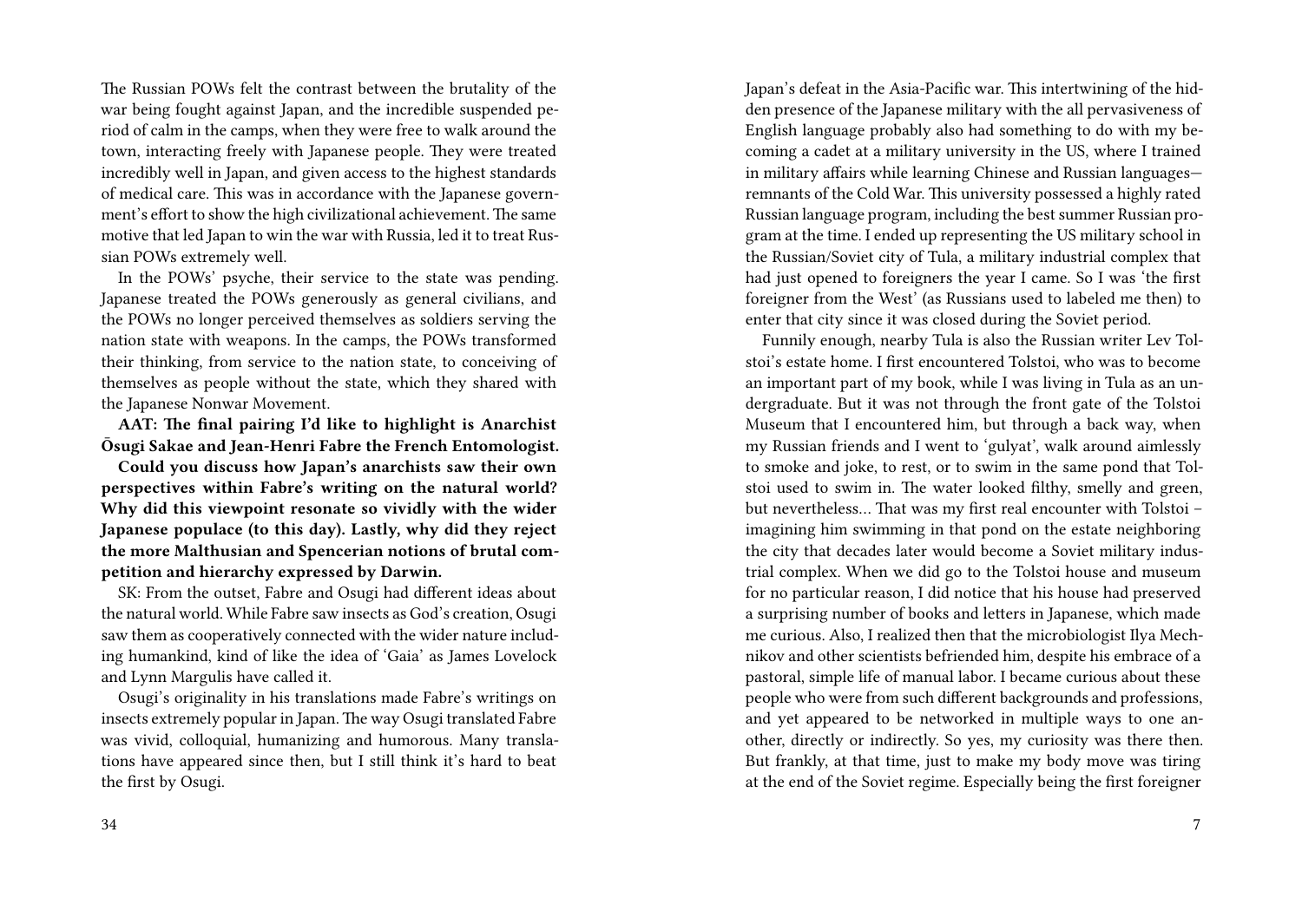'from the West' as a first-year undergraduate, without any family or friend connections, with endless shortages of everything, my primary focus was finding food to survive however I could — not scholarship.

Before my university studies, I had also become homeless for a good while in a number of countries. While I slept on the street, I was still holding on to my 9th-year school completion certificate as if that was going to help me. But quite the contrary, the certificate was of no value at all. I didn't realize it then. While I slept on the street, I had many encounters with other homeless, as well as certain 'tribes' of outcastes (whether ethnic, racial, immigrant, social, intellectual or otherwise) in various countries. In the US, some of these 'teachers', as I used to consider them, were often the disposable and hurting veterans of America's various wars. Some of them told me about America's de-institutionalization policy, which released patients, many of whom were vets, from mental and other hospitals onto the streets. I am not an Americanist or sociologist and have no idea what led to all this homelessness among folks with war injuries in both mind and body. I have no idea if what they told me was true either. This type of experience, nevertheless, also helped lead to my interest in the problem of seeing like a state, not only in Japan, but internationally, creating a global if not transnational 'underground' world. On the streets of New Zealand, I encountered people of various ethnic and national backgrounds. I was wanted to learn more about what tied certain Maoris to the Malaysians, and Indians to others underground, with various ethnic and religious backgrounds, who made themselves invisible and escaped such national labels.

Ultimately, while homeless, I started speaking to God without an  $\alpha'$  – not 'God' as a historical artifice, in the narrative sense, but Gxd without Being, without church, Bible, preacher, etc. It was just me and Gxd, always and everywhere, in an intimate relationship. I had lost utterance being alone there. I didn't want to be a part of capitalist modernity (I didn't call it as such then, it was more

*terparts… These figures turned the camps into a kind of a liberal arts college, or a "barbed-wire college"… Without charge for tuition and with free room and board, Japanese socialists and anarchists, as well as Russian revolutionaries in Japan, treated the camps as ideal campuses to educate captured Russian soldiers … Hundreds of thousands of Russian soldiers were radicalized by their experiences in the war and their education in the POW camps.*

**Could you describe how revolutionaries took advantage of these punitive spaces and transformed them into sites of revolutionary potential? Are there contemporary lessons which can be taken and applied to the modern panopticon of prisons and camps that currently festers across the globe?**

SK: The tens of thousands of Russian POWs in Japanese camps during the Russo-Japanese War were already discontent. It was a matter of redirecting that energy and critical mind toward revolutionary thought and action. Russian Populist revolutionaries in Japan led by the physician Nikolai Sudzilovskii-Russel published a newspaper, *Iaponiia i Rossiia* ('*Japan and Russia'*), which was disseminated to the POWs. Russel was given free hand to disseminate his material. I believe the Japanese government was well aware of the revolutionary nature of the material, as it had been using secret agents to support and funnel money to Russian revolutionaries in an attempt to destabilize the Russian government. Some of the biggest names in the Russian revolutionary movement moved through Japan in this period, and there were powerful effects of the education and coaching of POWs in garnering the POWs' support for the Russian revolutionary movement. Indeed, the Russian writer Andrei Belyi depicted the return to Russia of mass waves of revolutionary minded veterans of the Russo-Japanese War in his 1913 novel *Petersburg*.

Time was suspended in the camps, and there was quite a lot of time to kill. Being in the camps gave people time to reflect. The war was brutal, and people wondered for what they had fought.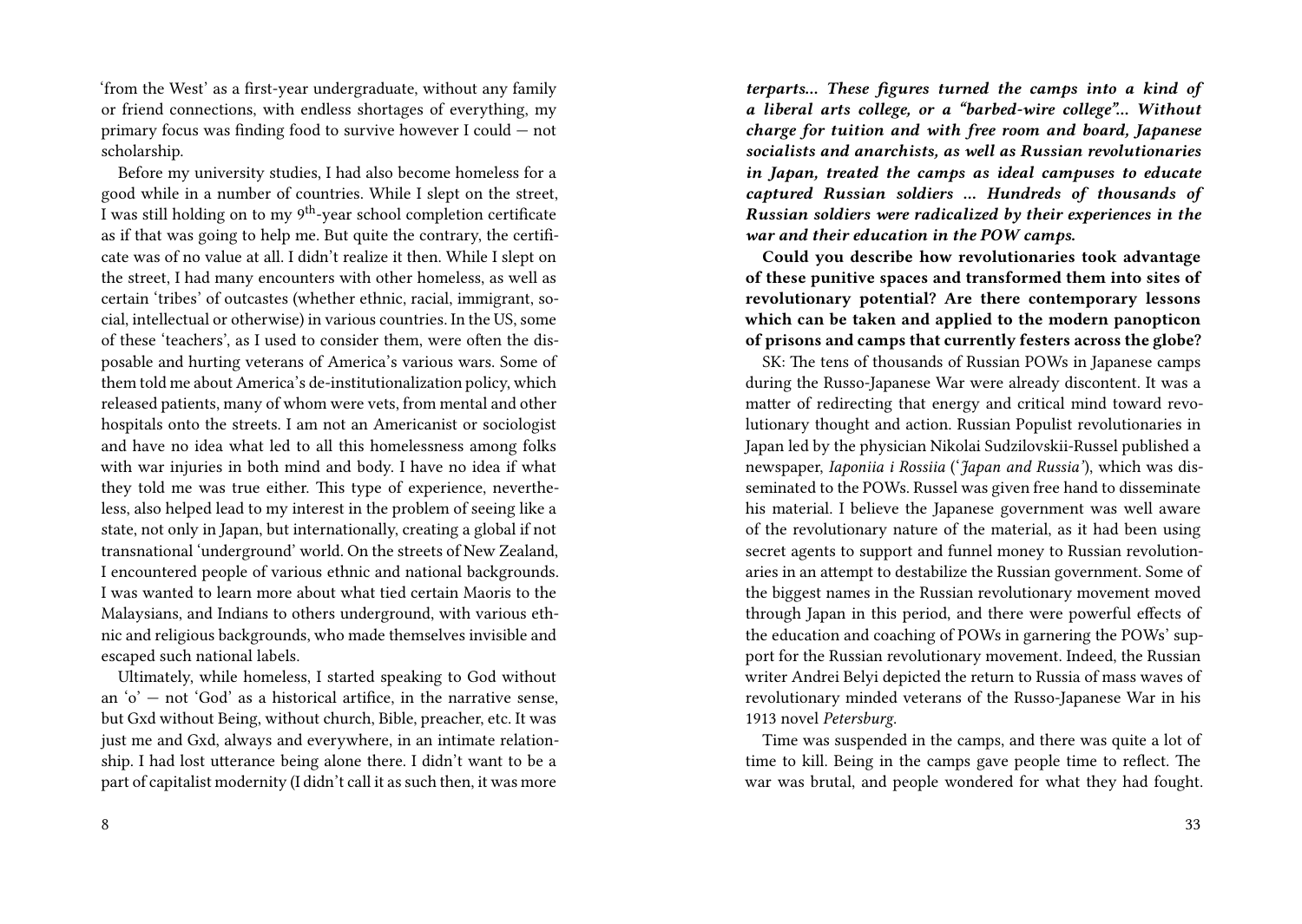men quietly napping, sleeping and at rest. These were far from the action-oriented images we might expect to find in a time of war. The images of napping during a time of war were very powerful. In the middle of the day, when one ought to have been most productive, an older man was depicted fishing – not just fishing, but napping quietly and alone while he waits. The cartoon shows him sleeping in the afternoon sun while a fish tugs at his line. This, at the height of war, was one of numerous powerful cartoons with hidden critical commentaries by Ogawa, published in the leading Nonwar publication of the time, *Heimin shimbun*. His perspective, aligned with the philosophy of the *Tao te ching* and perhaps easily lost on us today, would have been picked up by readers at the time in Japan. Readers would have been widely familiar with the *Tao te ching*, a key text at the time. This classical Chinese philosophy usurped the concentration of power in the hands of rulers and elites through its focus on the divine power and majesty of the small and weak masses, in gentle and peaceful inaction or natural action, as opposed to the force and power of rulers and elites. It saw the divine itself as flowing within the small and weak.

Over the past two decades of our own time, we've been facing a similar battle of definitions, based on which a different word order might be imagined. Many examples come to mind. An obvious one, for instance, is the term, 'globalization,' the spread and institutionalization of capitalist modernity worldwide. The related term 'global history' that reflects 'globalization' has the power to justify the present and thereby close the future, rather than opening it up to alternative possibilities. What sort of 'global history' would we see if we were to take anarchist modernity seriously?

**AAT:During the War, you provide insight about Japan's POW Camps as sites of revolutionary potential:**

*With some ninety thousand Russian POWs scattered in twenty- eight POW camps across Japan, the camps served as ideal hubs… for the networked activities of Non-war Movement activists and their Russian revolutionary coun-*

like 'the money-centered empty culture of post-war Japan' or some such expression I had), but to avoid being part of it had made me homeless. There was no one other than myself to justify my derailment. I felt then that if no one followed me, even if they agreed with me, then at least I should act alone. When you have no one else to talk to on the street, you naturally develop a conversation with Gxd about right and wrong. Without that experience, I probably couldn't have thought about 'anarchist religion', a term that I invented, then discovered in historical reality, as a term to make sense of what was in fact there. Then I had to make sense of the space-time that had necessitated such an idea.

So this might have been an influence on my interests. It probably led me to be curious about the history of thought and practices that overturned the existing culture. My skepticism about any institutionalized knowledge that was in the interest of the state within the rigid departmentalization of modern institutions, and the accompanying politics of knowledge, all made me want to think outside them. Applying that to modern Japanese history many years later has at least partly led me to disclose anarchist modernity as a major cultural and intellectual current in Japan. All this is in hindsight of course. Until you asked me, I hadn't thought about such links. But my attempt to create new approaches to study the history of modern Japan outside the fold of 'West'-, Soviet- or Japan-centric historicity to make sense of the intellectual phenomena captured in my book, in hindsight had something to do with some of these 'life experiences'.

**2. We'll be discussing your incredible book today:** *Anarchist Modernity: Cooperatism and Japanese-Russian Intellectual Relations in Modern Japan*

**I notice throughout the book you highlight the impressive volume and diversity of places where cooperatist anarchism took root in Japan between 1860 and 1930:** *seminaries, hospitals, candy stores, farms, urban/rural poetry circles, prison camps and elite universities* **are just a few examples.**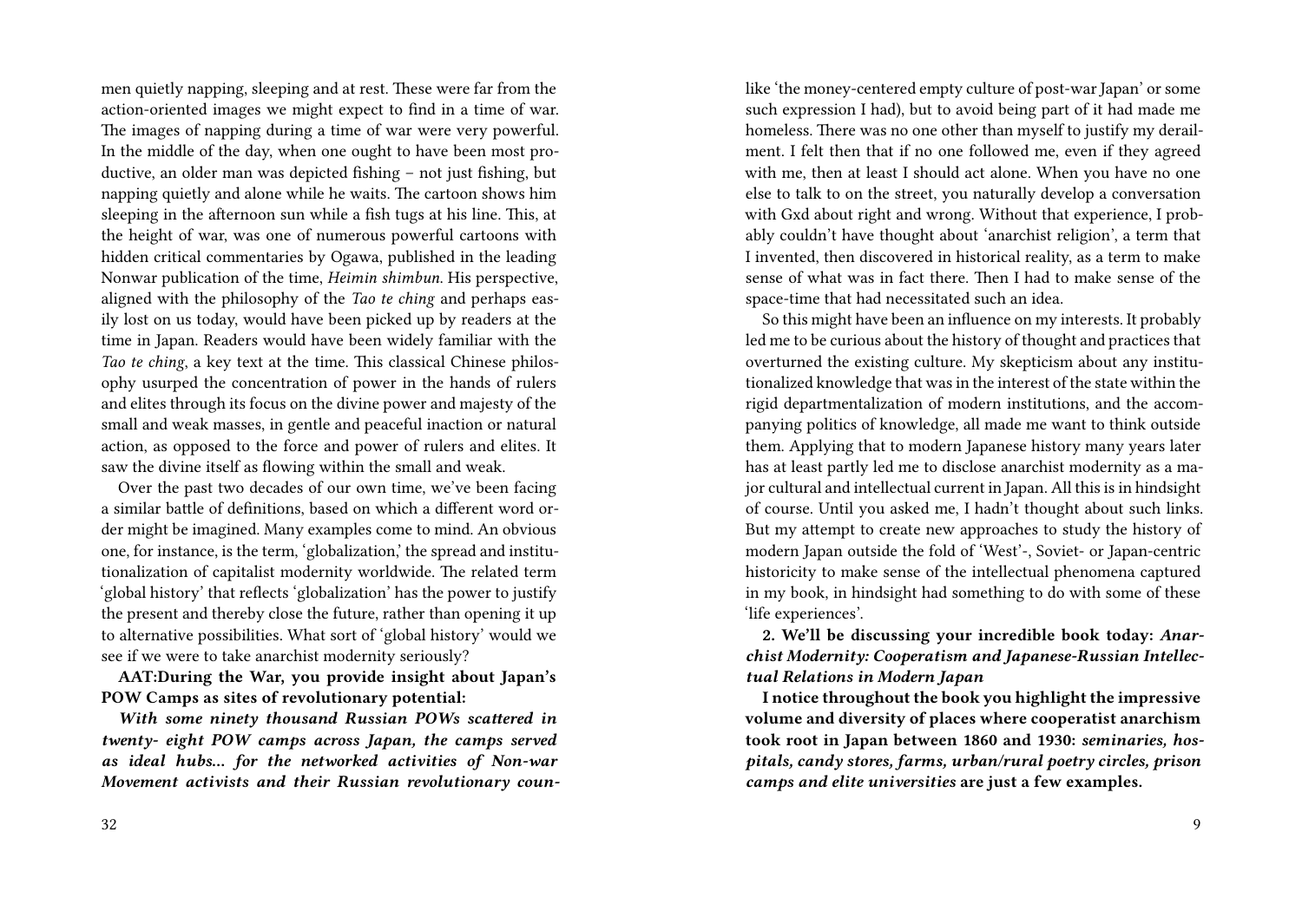**How were activists at that time able to transform multiple spaces (and communities) into sites of cooperatist anarchism? And what contemporary lessons does this offer for present-day individuals to also try and transform seemingly fixed (in meaning or function) spaces and communities?**

Diversity and multiplicity are the very essence of anarchist thought itself, which reflects how these ideas develop out of the practical concerns of the everyday. That nature of multiplicity and everydayness in turn reflects on where and how they relate and communicate. Yes, space can be designated, fixed, and even controlled and managed by power, but what you think and do in these spaces at an undesignated time essentially determines the meaning of the space. Perhaps many of the actors didn't intend to transform these places into something that they were not. It was in the process of putting their ideas into practice that came to give certain meanings to certain places.

For the most part, I don't consider these spontaneous participants 'activists' per se. For instance, in the 'people's cafeteria' *Taishu Shokudo* used by thousands of people in Tokyo at the time, customers were reminded with signs and other means that they were participating in the larger purpose of *Sogofujo*, mutual aid for global progress. Many of the actors I talk about would not even have identified themselves as 'cooperatist anarchists' per se. That's probably why they were able to think and do what they did from outside the state-centric political sphere that revolved around civilization discourse. 'Resistance' was not a conceptual framework to fully make sense of their ideas. They had their own thought on progress that was simultaneous, but separate if not independent from Western civilization discourse — even as they lived with and often in it. It was beyond the modern bifurcation of colonizer and colonized. Theirs was a non-imperial thought that spread in a non-imperial way. That's another reason why they couldn't be identified then or now, through the investigations of neither the police at the time, nor many able historians' many

**how did this contrast and compete with Non War and Cooperatist Anarchists who promoted the concept of the Heimin?** *(I found your writing about the battle to define the meanings of "honor" and "peace" to be fascinating)* **What was at stake in this battle of meanings?**

SK: In the Russo-Japanese War, war was peace in a way, a 'peace' that revolved around the territorial notion of the imperial nation state, the territorial utopia. To win war meant to gain peace and to adhere to an idea of progress toward a perfected space governed by civilized human beings, u-topos. The Nonwar Movement at the time was not reducible to anti-imperialism. Their critique was not only anti-war, but against that war and its idea of peace that the war was intended to bring.

Interiority became a site of contestation. Teddy Roosevelt promoted the idea that anarchism was terrorism, while Nonwar adherents saw 'terror' as belonging to the state's uncontrolled abuse of power. Nonwar adherents had no intention of using violence. Meanwhile, the state used violence as means to control and govern the state's subjects. Kotoku Shusui, a leading anarchist and the leading voice of the Nonwar Movement, and 11 other alleged coconspirators including Kotoku's common-law wife, were murdered by the state for conspiring to assassinate the emperor in 1910. Osugi Sakae, translator of accounts of the dung beetle, was also murdered, by the military police, 10 years later.

The determination of what was natural was at stake. All other moral vocabularies followed to that end. For cooperatist anarchists, what was natural was symbiotic nature. Around the time of the war, people were reading not books about war, protest or revolution, but the above-mentioned Ilya Mechnikov's writings on microbiology in which he described symbiosis functioning on the micro-most level within the human body. A battle of meanings over 'nature' was part of a larger battle over the definition of what was good.

If we look at the artist Ogawa Usen's cartoons in Nonwar publications during the war, we find women, older men, and fisher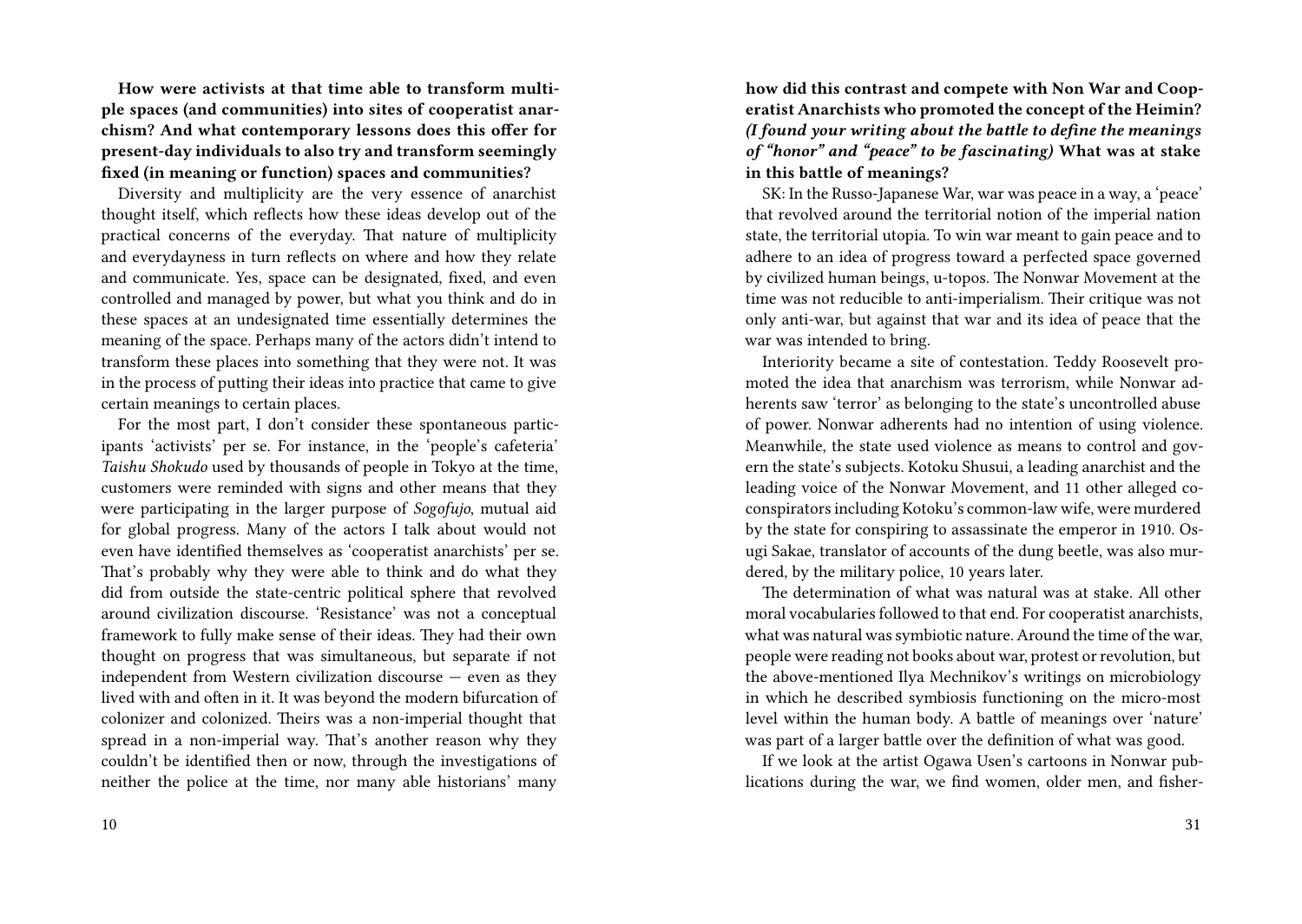lations of Tolstoi and Tao te Ching liberated their readers from that hierarchy and its embedded temporality. They allowed ordinary people to be the vehicles of social progress. These translations were not expressions of cultural nationalism or self-colonization, but rather a practice of liberation that embraced a global outlook.

This history of translation allows us to better understand how translation can be an even more innovative practice and process than we thought. Not only were they *not* translating Western terms, but their translations uprooted the very Western terms and the meanings embedded in them. In this way, they liberated people from the constraints of the Western meaning of modern religion.

In order to be civilized, human beings no longer needed to be Christian or Muslim, but just oneself, as unique individuals. In plural, they were called '*heimin*' ('the common people'). This conflicted with the standardized usage of the term for 'the people' as *Kokumin* ('the nation's subjects').

Tolstoi was the most translated writer in the entire history of translation practice in Japan. He was translated as a religious figure, when religion was critical to determine not only who was to carry civilization, but what sort of idea of progress. Konishi's introduction and translation of Tolstoian religion changed the temporality of modernity in Japan and people's belonging to that temporality. It allowed one to have a much broader sociality beyond the nation state. It allowed and nurtured non-state level transnational links with other Asian countries outside the relationality of colonizer and colonized, White and Yellow, and civilized and uncivilized. The translations allowed for new temporalities that liberated people from the constraints and limits of Western modernity that had generated such conceptual hierarchy of divisions for world order. An alternative world order was simultaneously taking root that changes the way we think about the global history today at large.

**AAT: During the Russo-Japanese War, How did State institutions and media promote its concept of Kokumin and**

decades afterward. They were often just doing their everyday informal life practices that worked for them through mutual aid, with an 'anarchist modern' subjectivity that emphasized symbiosis with surrounding nature. They valued individual freedom and difference, mutual aid in time of crisis, as well as the beauty and virtue of conducting everyday life in everyday spaces. They saw and understood biological nature along the same lines. These ideas and practices circulated not only among public intellectuals, but also among ordinary folks, who believed that mutual aid was indeed the best function for survival even in the worst of times, times of pandemics, natural disaster, war and otherwise. It seemed that cooperation, not stark individualism and competition, was the most natural way of making their lives better.

Through these spaces, knowledge circulated in a multidirectional manner. Not from Tokyo or London to the rest, from city to countryside, or from 'above' to 'below'. It is important not to believe that the origin of knowledge as coming from the 'state'. In general, the state is usually many steps behind the reality, as everyone knows from everyday experience. So to talk about space, we have to talk about the direction of the process of knowledge formation. For anarchist modernity specifically, this circulation was often in reverse flow, even as it flowed in a multi-directional manner: from the countryside to the city, from the civil war losers of the north to the 'winners' of the war in the south, from Japan or Russia in this case to the West, and so on.

Disrupting the dominant direction of the formation of knowledge can serve to denature the hierarchical structure of knowledge. Multi-directional and even reverse flows of knowledge have stripped the power embedded in the circuits designed to propagate the state's ideology.

There was a practical necessity of using different spaces for various learning functions. While imperial universities in Japan closely followed state guidance, cooperatist anarchists needed unofficial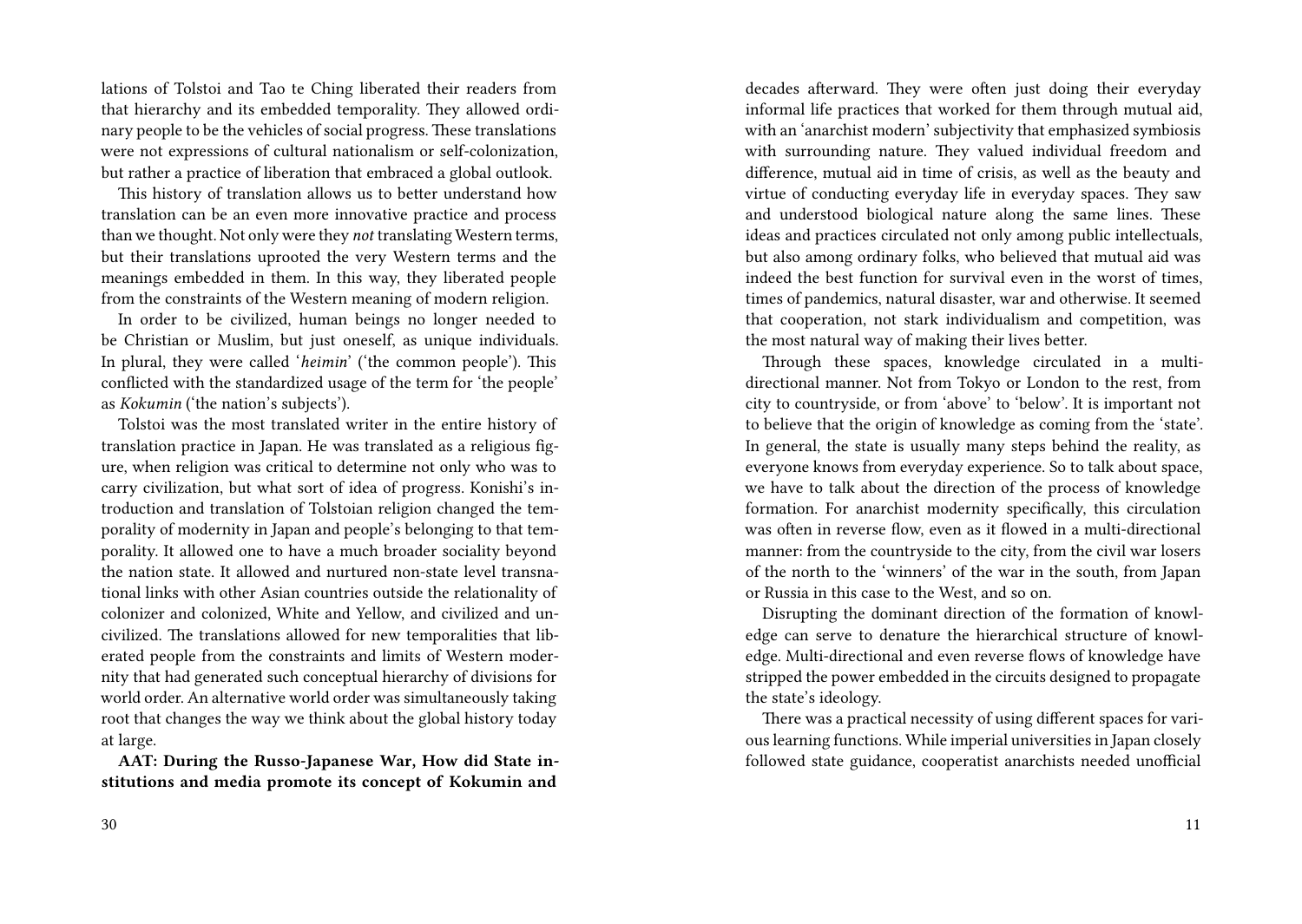learning places. Imperial universities after all were far outnumbered by these unofficial learning places.

Imperial universities like Tokyo Imperial University wouldn't teach anarchist thought. But on the formal chessboards that they created, an anarchist form of chess with its own rules and strategies was being played. So although spaces like state-run universities were controlled, historians have failed to look at what students actually did in those spaces that were designated for Western modernity. At night, in the dormitory, completely different activities that uprooted and challenged what was being taught during the day were taking place.

The seemingly mundane places where they developed their networks and the off-times when they practiced cooperatist anarchism have methodological implications. Your readers may understandably not be interested in research methodology per se. But it may be important to know that they acted outside our usual spheres of historical investigation, on the second floor of sweet shops, in hospitals, in people's cafeterias, and in the evenings and weekends. They penetrated the interstices and passed through borders and other man-made barriers without discrimination, attaching themselves non-hierarchically to anyone along the way. As it spread, it transcended the states' territorial borders, discarding class and occupational borders flexibly (although not so freely), and without discriminating gender, legal or financial power. And it did so through countless unexpected encounters and chance meetings. It acted a bit like an epidemic in this sense. The difference is that people in Japan did not fear or seek to avoid contraction. To encounter and absorb the ideas of cooperatist anarchism was to free oneself, to maximize one's unique potential, and be given a place and opportunity to offer love and empathy in everyday life. What they encountered in cooperatist anarchism was often an articulation or an added value to their own existing cooperative practices. The ideas of cooperatist anarchist justified being active participants rather than backward, uncivilized and unvirtuous beings waiting

### **Part 3**

**Asia Art Tours: You explicitly highlight the role of translation in creating an environment of cooperative Anarchism between Russia and Japan:**

*Rather than a form of unequal power relations, translation in this discourse was a transnational exchange conducted on equal grounds that implied a non-hierarchical world order beyond the epistemological limits of East-West relations.*

**Could you discuss how you see translation as critical to understanding the Cooperatist Anarchism of the period? How were works that were forbidden or beyond criticism in one country (Tolstoy, The Tao te Ching) exchanged between countries in a way that created radical new meanings and solidarity between Russian and Japanese anarchists**

SHO KONISHI: Translation is one of the most productive ways to understand the intellectual history of Japan. The intellectual history of modern Japan is actually a history of translation in one form or another. If intellectual history is a history of translation, then all modern intellectual histories are in a way, transnational histories.

There are a number of theories out there about translation in intellectual history. One theory is that translation is an expression and producer of cultural nationalism as identity and difference. This is because translation acts to allow the reader to identify his or her 'mother' language from foreign language as the 'other.' In modern Japan, this was predominantly occurring in translations of English, which, according to Naoki Sakai, produced a sense of the other vs. the self, West vs. Japan. Another theory is of translation as self-colonization, according to which translations of English literature were an act of self-colonization, of adaptation to and a perceived superior culture and adoption of the Western concept of 'self'. In contrast, the translation practices that I talk about in my book uprooted such dichotomies. They negated colonization practices justified by ideologies of civilizational hierarchy. The trans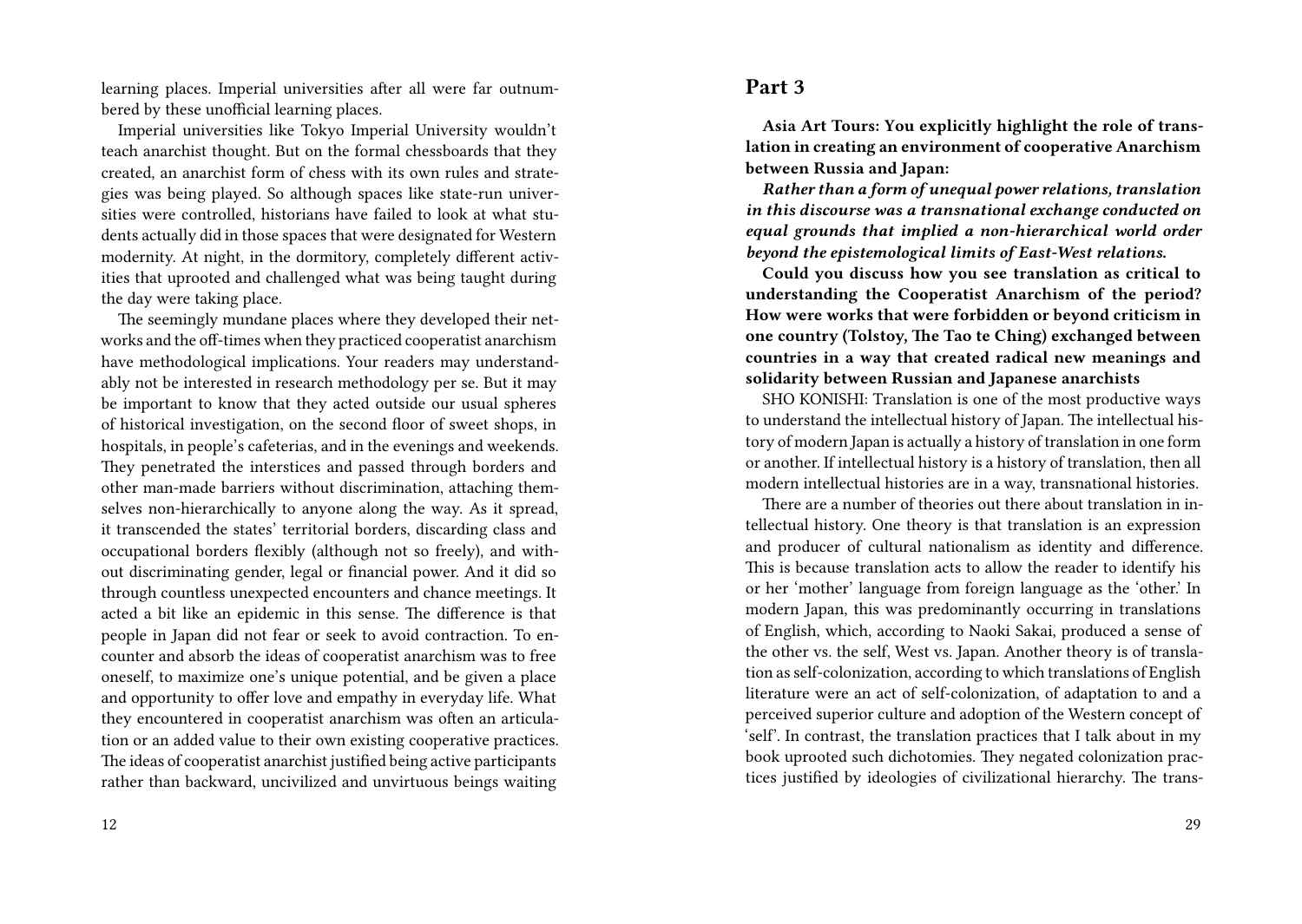Church in Tokyo in turn had absorbed former leaders and teachings of the Kaitokudo, the commoners' 'Academy of Virtue' in Osaka that had taken an independent position from the official Tokugawa regime. Using classical Chinese thought as a way to resist power, the Orthodox Church in Japan stood against Japan's oligarchs and Western modernity at large. This was in line with its traditions in Russia, but its reliance and teaching of Chinese classics were unusual and unique to the Japanese branch of the Church. Konishi was a graduate of both the Orthodox Christian seminary and the leading Russian Orthodox Seminary in Kiev. He in turn tried to develop with Tolstoi an ethical thought that was 'universal' and without hierarchy from the Chinese classics, *Tao te Ching*. The text guaranteed ontological equality. We could look at their understanding of the divine as Gxd – or God without Being — much in the way that the *Tao te ching* embodied a divine essence or spirit, or Gxd. Japanese beginning with Konishi translated Tolstoi's religious writings as expressions of 'Gxd'. One didn't need to be Christian to be Tolstoian in Japan, although it's important to point out that Tolstoi himself did believe in a God with Being. It was Konishi's and others' originality of translations and the people who took it that transformed Tolstoi's religious thought into anarchist religion in Japan.

Japan's translated Tolstoi uprooted the translated concept of 'modern religion' as the Christianity of the West. It was in this context that the idea of 'religion' developed as an ethical code that the common people possess. In other words, according to their religious ideas, one didn't need to be Christian to be civilized. The theoretical implications for this are extremely large. This history gives us a completely new, if not revolutionary way of thinking about the intellectual history of modern Japan.

Why did it work so well? They did not think of themselves as anarchists. So this was not about an 'ism' per se, as in a kind of dedication to a utopian ideology. But rather it was a means of making a set of interlocked ideas and practices visible and coherent.

to be directed by those with political, legal and financial power. In contemporary times (since that may be your readers' foremost interest), it's up to the reader to take different things from different aspects of the book to develop and apply as one wishes, like anarchist thought itself. But it does seem that we need such articulators occasionally who can give new meanings to people's everyday practices. I hope the book has made a minor contribution to this end that will give new energy to ordinary folks and highlight their extraordinary potential through everyday practice, or to those who feel peripheralized in academia but who are working on incredibly innovative work.

Speaking of a lesson, sometimes the same person played dual roles in anarchist modernity, at different times of the day — like the Waseda University professor in the book who went out at night to join activities that contradicted what he was teaching at his university during the day. This may be another implication for us today in contemporary times, that you shouldn't be afraid to do seemingly self-contradictory practices in this complex world. If you try too hard to unify everything in your life around a particular set of ideas, you could end up being homeless like me. If you feel like you are locked in, but you feel no other way to survive in this world, do something outside your 'employed' time that can be locked in by forces that you feel are outside your control. There are alternative times that belong to you, when you can create and belong to another temporality, and yet act in effective ways.

Paying attention to these odd places and times not only revealed how and where they were acting, but it also had methodological implications. A lesson for historians is to unlock these interlocked conceptions of historical knowledge production that connected sources, method, theory, and concept. This releases history from the fold of Western modernity, as well as currently popular 'posthumanist' positions that ironically often re-confirm modernity as a done deal.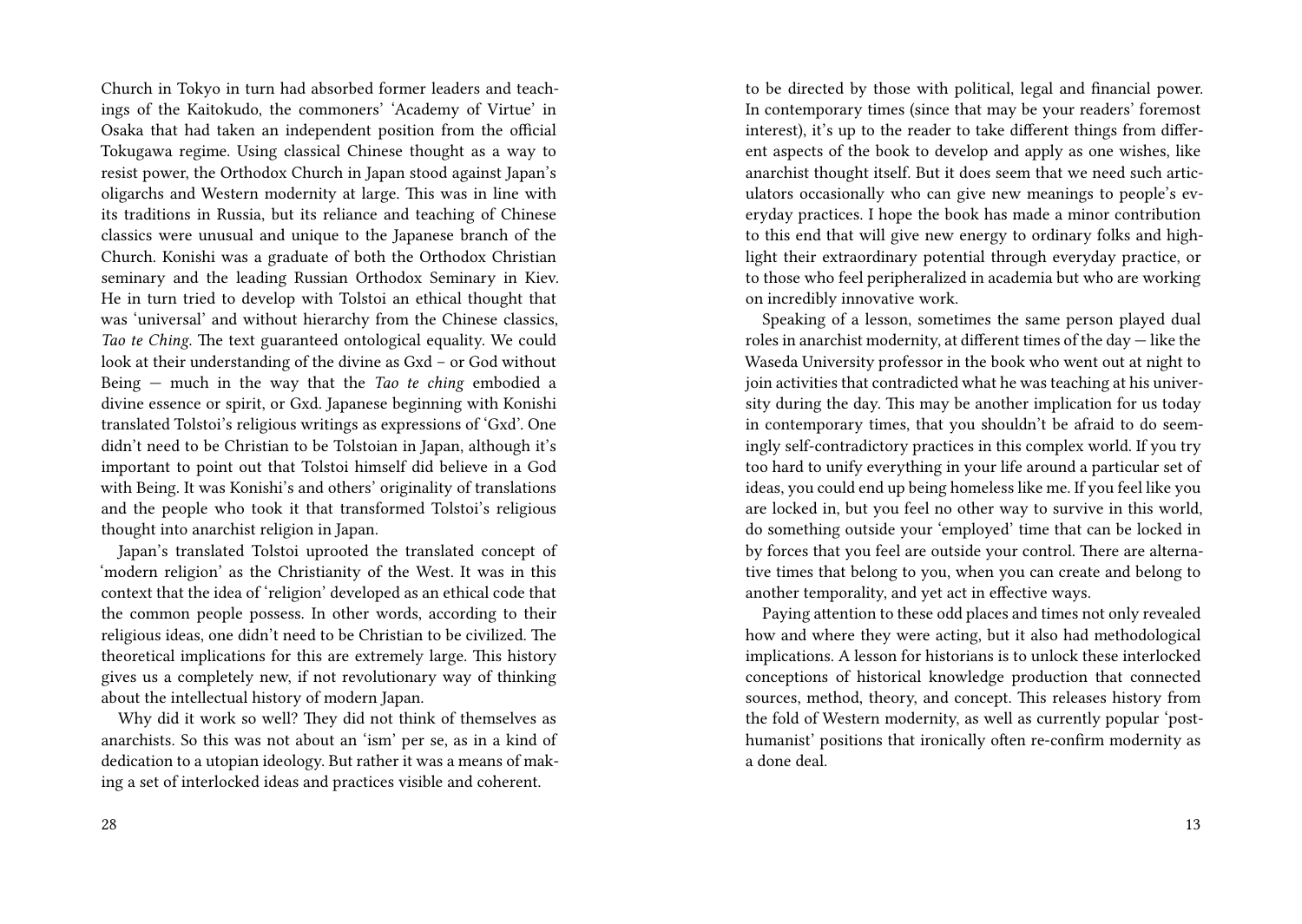Their connections also interconnected people of all walks of life. They themselves didn't measure people according to class, gender, race, specialization, nationality, etc. And they easily connected in their minds what we now distinguish as the social sciences, humanities and natural sciences. This may be yet another lesson for contemporary knowledge production in modern higher educational institutions that neatly separate specializations and create their own territory and legitimacy, deep in their own wells. In the intellectual landscape of the anthroposcene, we should reflect and connect the social sciences and humanities with the natural sciences.

There was nothing strange, then, about early twentieth-century geographers drawing ideas from biology, or the White Birch School of literary people promoting Ilya Mechnikov's microbiology and immunity. Ilya Mechnikov saw cells as symbiotically functioning in the inner core of our bodies, which helped lead to the idea of symbiogenesis. Nor was it odd that the anarchist Osugi Sakae translated the entomologist Jean Henri Fabre's studies of the 'lowly' dung beetle. Osugi's translation has become not only the most popular biology book of all time, together with Darwin's *On the Origin of Species*, but also a sort of *Mother Goose* for Japanese children. Osugi created a nickname for one of Fabre's favorite objects of study, the dung beetle, as 'funkorogashi', or 'dung ball roller'. The dung beetle became extremely popular among Japanese children and adults alike, and remains to be so, even today. As I pointed out in the book, the dung beetle long outlasted the imperial ideologies that banned it. However, in academia, no one ever talked about this popular intellectual phenomenon, while focusing instead on the imperial ideologies that banned it.

Other instances include the most famed primatologist of Japan, Imanishi Kinji, who was a student of the philosopher Nishida Kitaro and what I called 'anarchist sciences' in the book. Imanishi did not look at primates as 'nature' separated from us, 'civilization/ culture'. Instead, he began to seek culture in nature, how empathy worked among primates, for instance. And the anarchist ethnogra-

ple's Rights Movement whose actions often echoed the Russian revolutionary movement's.

So the global significance that Mechnikov gave to the Japanese revolution came to be reflected in Russian translation culture in Meiji Japan, a culture that would color the cultural and intellectual life of modern Japan for a long time to come. What is shocking is that scholars weren't able to see this current over many decades of studying modern Japanese history.

**AAT: To conclude, let's look at the relationship between the Dean of Tokyo's Orthodox Seminary: Konishi Masutarō and Lev (Leo) Tolstoy. On these figures, you note:** *Nowhere, except Russia, have the works of Tolstoy been published as many times as in Japan.*

**What did Tolstoy's philosophy unlock for Masutarō in his own exploration of faith? And what were the reasons that Tolstoy's interpretations of faith, and common people captivated Japan's readers at this moment in time?**

**(I'm particularly fascinated w. Tolstoy's concept of God as '***Gxd'* **and its relation to the concept of** *Heimin* **in Japan)**

It's not that the philosophy of the Russian writer Lev Tolstoy unlocked new ideas for the Orthodox seminarian Konishi Masutaro. Rather, it was a simultaneous and mutual articulation process and translation project. This is clearly shown in the historical records of their interactions. Yet no one has ever been able to pick up on this relationship that has entirely failed to fit our Eurocentric and hierarchical understandings of the East-West interaction.

The nature of their transnational relationship as mutual and non-hierarchical reflected the premises of cooperatist anarchist modernity. Both of them were interested in *Tao te Ching* (Lao Tzu) as an antidote to the institution of Christianity. But it was Tolstoi who came to learn from Konishi initially, not the other way around. Konishi was already known as a classical Asian philosophy specialist, ironically because he had been trained in the Russian Orthodox Christian seminary in Japan. The Orthodox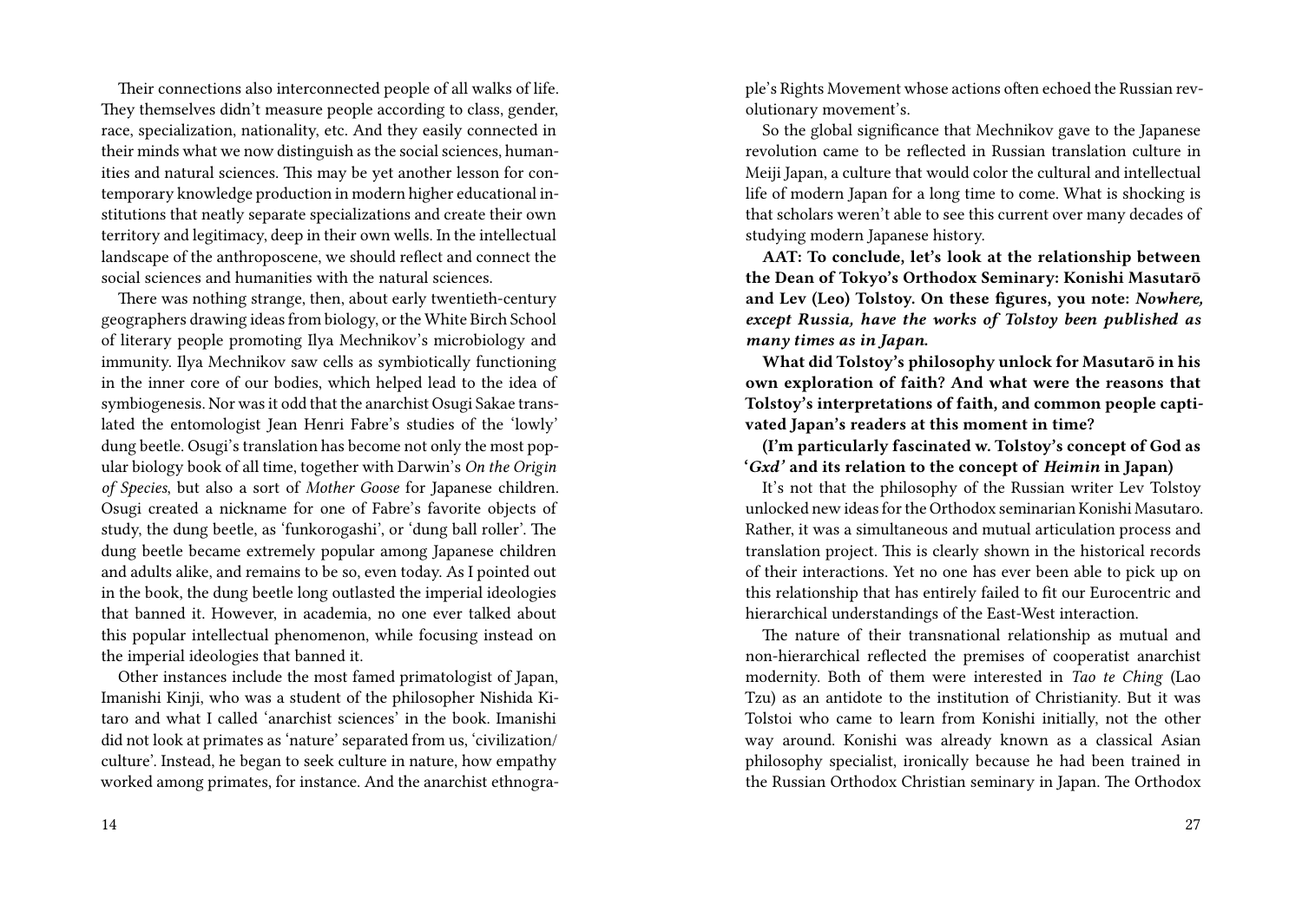Some trust and bonding likely came out of Saigo and Mechnikov's understanding of mutually shared circumstances. Both had placed themselves on the periphery of power and culture when they began their correspondence. Saigo resigned from the government and began to practice farming in the rural outreaches of a place called Kumamoto in the south. He was disturbed by the poor treatment and impoverishment of the samurai who had carried out the revolutionary changes of the Meiji Ishin (Restoration) in the first place. Mechnikov had directly participated in the failed European revolutions of the mid-nineteenth century, and Saigo, who was a leading figure in the revolutionary Meiji Ishin, was attracted to Mechnikov's revolutionary experience and his idealism. Both had clear revolutionary ideas that they felt had been not reaching its potential and felt alternative, ground-up work was necessary. They saw injustice in the government. Saigo must have seen some parallels in what revolutionaries were trying to achieve in Europe and the Meiji Ishin that had been 'betrayed' in his view. For Mechnikov, maybe Saigo looked like the Garibaldi with whom Mechnikov had fought in Italy. Both were ambivalent about Western modernity as it was being promoted and realized by the government. They perceived that the Japanese state was going down the route of the modern Western state, and they shared a conviction that this was not the right direction for Japan or for Russia, nor for the rest of the world.

You can imagine the consequences when Mechnikov and other Russian Populist revolutionaries started teaching at the prestigious School of Foreign Studies in Tokyo where the 'father of modern Japanese language and literature' Futabatei Shimei was trained as a Russianist. Mechnikov and the revolutionaries who followed him to Japan focused the Russian language programme on studies of Russian Populist revolutionary literature. As a result, Futabatei began translating Russian populist literature as a defense against capitalist modernity of the West. His writings were widely read, and circulated in particular among the activists of the Freedom and Peo-

pher Lev Mechnikov, who was a mentor for the natural scientist and anarchist Peter Kropotkin. Anarchists in Japan actively connected the humanities, social sciences, biology, philosophy, entomology, literature, ecology/environmental studies, agriculture, and Gxd/religion. The very thought that interconnected all those people of all walks of life on the street, interconnected the various 'disciplines' in which they became interested. That's why literary circles meeting in places like the second floor of sweet shop studied about anarchist science and biology, and how to practice agriculture. Esperanto meetings become circles to study about the ecology and environment, concerns that are still very much associated with Esperanto language today in Japan. Places like local hospitals developed into anarchist meeting and publishing spaces. These various conversions of space occurred very naturally and unproblematically.

Urban spaces also turned into critical transnational spaces transcending borders, where people and ideas of various origins met. During the great Kanto Earthquake of 1923, key anarchist figures Osugi Sakae and his partner Ito Noe were brutally murdered by police terrorism. However, it was the thought and the multitudes of human beings that they left behind, as much as what they wrote and translated, that have survived until now.

The presence in history of such activities and the absence in our historical knowledge (historiography) are telling. It shows the nature of how and why history is often written and how it governs the future.

Historians often have defined 'activists' as those who engaged in the state's political language. By so doing, these political actors determine their position by speaking the language of the civilizational discourse of the West. According to this measure, Asian societies have 'weak civil societies'. However, we need to look outside Western modern vocabularies of 'activists' who speak the language of conventional state politics. Such studies of the weakness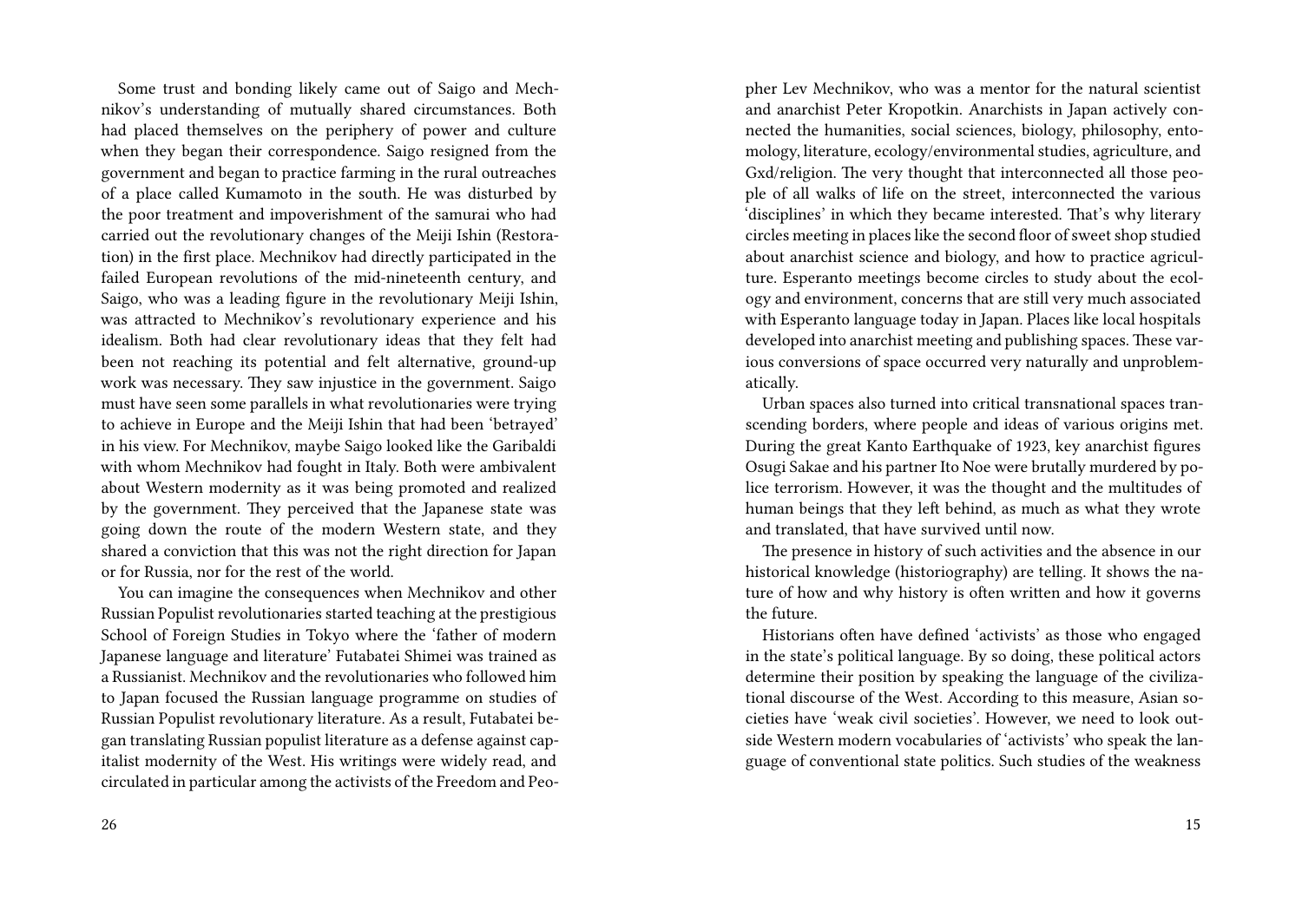of political activism in the Nonwest inevitably revolve around statecentric and thus West-centric political history.

I don't have quantitative evidence for this, but the Kanto Earthquake of 1923 was probably a major impetus as well for the weakening of the anarchist movement, because, while we are used to thinking of the 'end' or 'weakening' of anarchism by the events of the Russian Revolution and the rise of Bolshevism and Marxism in Japan, it was the natural and spatial destruction of Tokyo as hubs for these intricately formed networks that really helped lead to the displacement of anarchism – at least temporarily. The earthquake forced smaller hubs like the Shirakaba School to move out of Tokyo, dissolving the cooperatist anarchist networks that had formed at a time when spatial proximity was still essential for network formation. The police murdered two key leaders of the anarchist movement in the destructive aftermath of the earthquake, Osugi and Ito Noe, together with their young nephew, but it was the spatial dissolution of the earthquake itself, the disintegration of Tokyo's sites as hubs of cooperatist anarchist networks, that most negatively interrupted this movement.

Many scholars search for feminism in Japanese history among figures who were part of anarchist modernity, like the abovementioned anarchist Ito Noe. In their search for feminism, though, with almost no exception, scholars focus on suffrage as the measure and keyword of feminism and women's history. However important this type of scholarship may have been and continue to be, it's worth being cautious here as well. Once we make the Western version of suffrage-based feminism our measure and lens for examining Japanese 'women's' history, then we miss a huge number of female historical actors who were very important, sometimes vital actors. These women were at the forefront of some of the most distinctive cultural and political movements in modern Japan. The history of environmentalism in Japan, for instance, cannot be discussed without consideration of the influential anti-pollution activism initiated, organized and

#### **did their contributions to the Meiji Ishin diverge so much from the goals of the Japanese State?**

Many competing ideas of the future in the past coexisted. The Japanese revolutionary leader Saigo Takamori's and the Russian anarchist/populist revolutionary Lev Mechnikov's ideas of the future were different from the newly formed oligarchs' ideas of the future that have so often been the object of historians' interest. The 'Opening of Japan' (*kaikoku)* has long meant the opening to the West and its civilization discourse. That particular interpretation has been the sole historical meaning given to that event as the beginning of modern Japanese history, and we have precluded all other possibilities of the future in the past.

Both Saigo and Mechnikov saw that what they were doing in Japan had global significance. They did not see Japan as some sort of local peripheral place, but rather that their actions in Japan had global implications. Moreover, they believed that what had been practiced and developed for centuries from within Japan offered a direction for the future. In contrast, those practices and beliefs from an earlier era were treated as backward by both Western powers and the new Japanese state. It was in those 'evil practices' from an earlier era, the Tokugawa period, that Mechnikov observed unique seeds of revolution. These seeds of revolution did not exist in what he perceived as a backward Europe. Mechnikov was deeply disappointed by the conservative habits of Western Europeans and didn't believe they would be able to make the kind of revolutionary changes he observed in Japan, changes that promoted mutual aid and trust beyond family and class. These values led seamlessly to borderless concern for humanity at large. The openness and development of a mutual aid culture demanded by the ocean culture of Japan inspired him to develop further an anarchist theory of civilizational development, based on his alternative understanding and vision of the future. His theory greatly influenced such future leading anarchists as Peter Kropotkin, for whom Mechnikov was a mentor.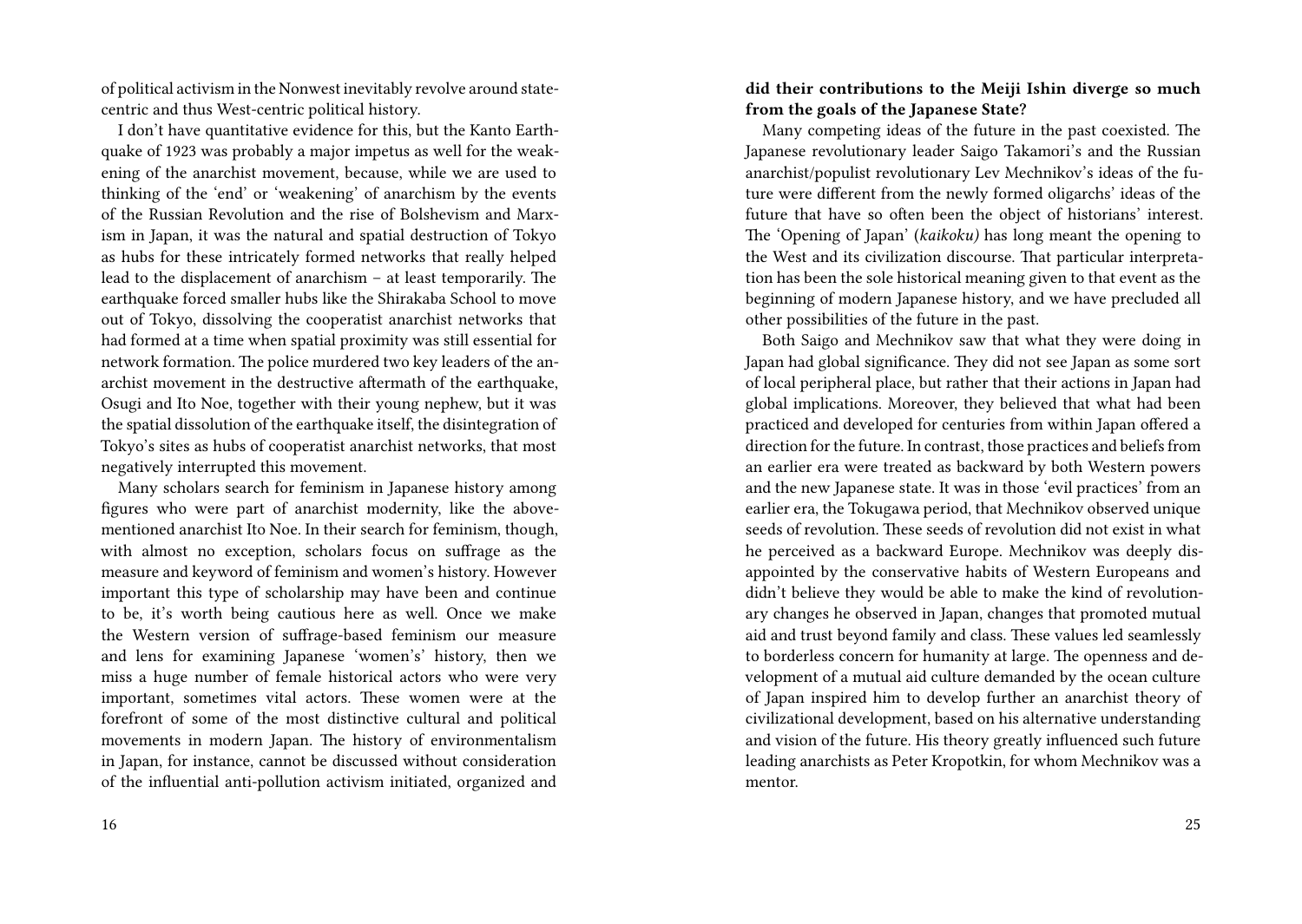develop and practice their own individual talents and in this way to best serve society. It is reflective of a particular cooperatist anarchist idea of equality and democracy whereby every individual nurtures their own unique talents gifted by nature and thereby flexibly and dexterously enhances and improves society, each in their own unique way.

The farm members considered water, air, and soil to be a part of them, and cared for the nature around them cooperatively for their shared survival. They made use of their knowledge of their local natural environment. Due to their respect and valuing of the forces and behavior of nature and their dependence on natural resources, they replaced the emperor's masculine symbols on their farm, the same symbols that were replicated across every town in Hokkaido, with a stone of the goddesses of nature that humbly emerged from the soil. They embedded the worship stone of the goddesses on the hill, above their meeting place.

Inspired by Arishima Farm, cooperatism became a Hokkaidowide cooperative movement without a leader. Participants used the language of Kropotkinism taken from the Arishima farm, to globalize their local practices. Across Hokkaido and beyond, people admired and followed what Arishima Farm had achieved – despite the fact that the cooperative living farm members were still living together with their chickens on dirt floors, under snow-covered thatched roofs with no electricity.

Intellectuals like Arishima could never be farmers. Yet Arishima triggered democratic communities by providing positive conditions for action, and giving power to ordinary farmers to realize anarchist modernity on the local scale.

**AAT: I'd like to examine the international (often Russian and Japanese) pairings you show collaborating throughout the book's time period of 1860s-1930s. The first pairing would be Lev Mechnikov with Saigo Takamori during the era of the Meiji Ishin (also known as the** *Restoration***). How were these men connected in their philosophies and why** led by ordinary Japanese housewives in the 1950s. The places where these ordinary housewives studied and practiced were their homes and backyards. Yet the fact that involvement in the national politics of the state was never a part of the women's interest or ambition should not be considered a weakness. Our reliance on suffrage and conventional political participation as a social scientific yardstick of Western modernity has caused us to miss too many important female actors in Japanese history in the first place. Today, I imagine we could learn something new from the practice of these ordinary housewives that would allow us to change our very understanding of 'democracy', 'civil society' and 'politics' by looking at these least likely heroes of history.

One of my former DPhil students, Anna Schrade, has looked into ordinary housewives encountering mass pollution in the industrialization of Japan, during its economic expansion in the immediate postwar. These ordinary women initiated and conducted extraordinary scientific studies by collaborating with scientists. They gathered evidence from and studied their mundane everyday surroundings to demonstrate inhumane pollution levels. They collected dust and tested the air and water around them under the motto of *sogo fujo,* mutual aid, when the government and the corporations weren't acting. Their counter network to state and capitalist modernity spread horizontally, transcending age, occupational and class differences. Indeed, those differences were the key to the success of their counter network. They also made their own amateur documentary of the local pollution that was eventually shown nationwide on the national broadcasting channel. Spontaneously organized and networked on the grassroots level, these women were very much an example of anarchist democracy in postwar Japan that made fundamental differences in their own lives. The implications of producing a historical account of their activities are not small. Until now, we have looked at the global 1960s and '70s, by focusing on male elites initiating an environmental movement, with an assumption that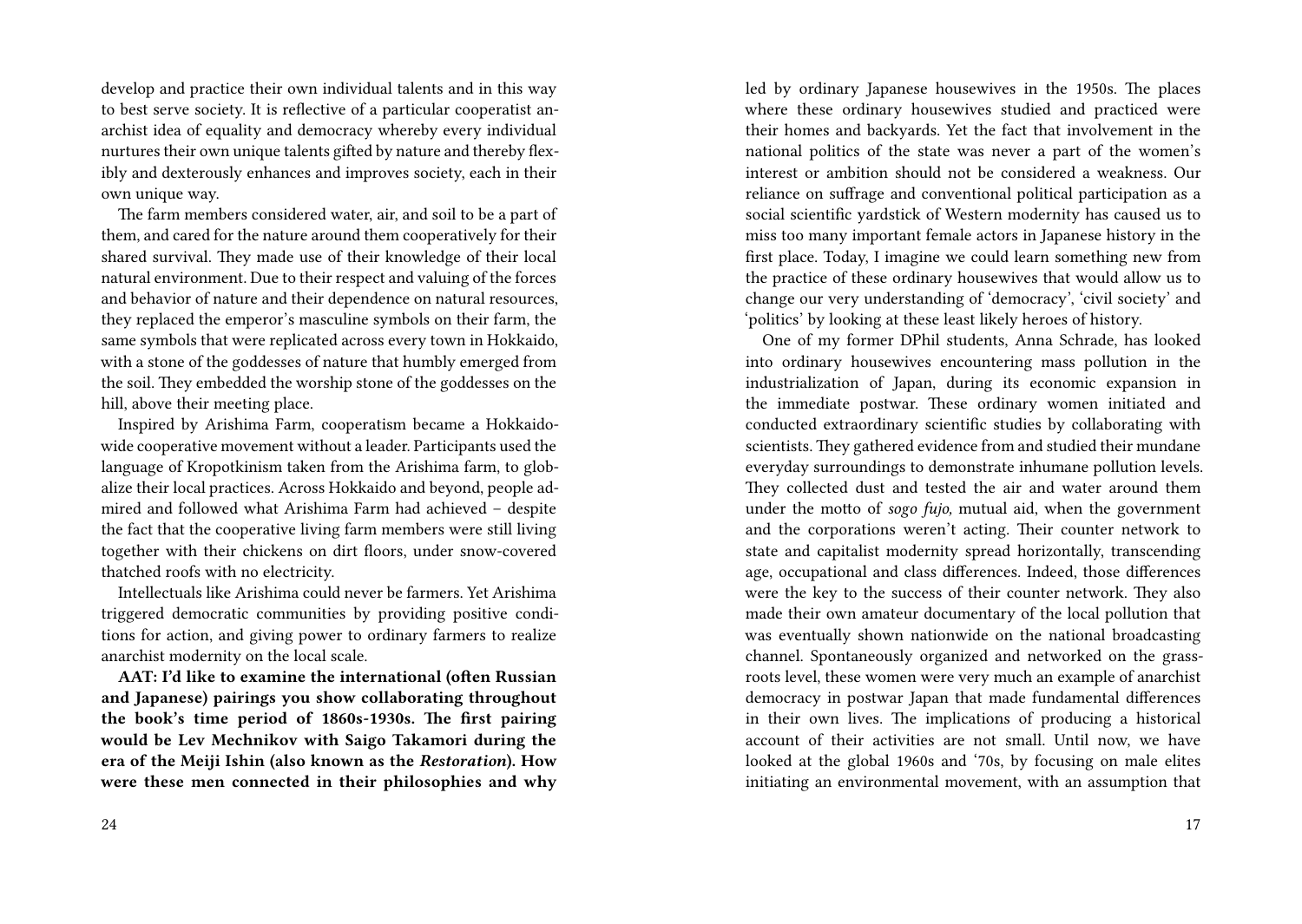knowledge spread from 'above' to 'below'. We are finding exactly the opposite; that we have overlooked the housewives of the '40s and '50s, women who didn't believe in or simply didn't give a damn about voting. The media and then elite male intellectuals followed these women's initiation of postwar environmentalism only much later. Only then did some elites begin to join when it was already safe to do so, because it had become acceptable to talk about these things in the 1970s. Our historical accounts have only paid attention to these elites. At a time when the men were employed by the polluting industries and often fully contributing to environmental disaster, their wives were acting the other way around in the same household, by going against the polluting activities of their own husbands and their employers' — without any violence. Women throughout the world should be encouraged to act without the state, and anarchist modernity has shown just how much one they have made difference, and will continue to be so.

Speaking of space, when counter networks form against domination, segregation, and power, what shape do they take? Here we can take a cue from nature on the molecular level and from the ancient art of basket weaving. Bamboo weaving practices are being looked at by Jo McCallum as a contact point between humans and nature. We can view effective and long lasting networks as *kagome*, a pattern used in Japanese bamboo weaving. The method of bamboo weaving takes into account the natural form, grain, and coloring of each individual piece in the weave, making the baskets strong and yet pliable. Physicists have used the term *kagome* as a name for a particular formation of lattice discovered as occurring naturally on the molecular level. Kagome lattices now form the basis for cutting-edge research in highly conductive manmade materials likely to be useful for the quantum computers of the future. We can similarly view the development of strong, pliable and highly conductive social networks by using the metaphor of *kagome*.

liberation almost perfectly accorded with cooperatist anarchism over time. This gave fresh meaning to their everyday practice. They adopted the most advanced levels of irrigation and rice processing technology on their farm. Their revolutionary practices occurred not with a gunshot or murder, but within themselves and out of dreadful fear. There was nothing heroic about it. Without the security provided by their former landowner, they feared for their survival in the arctic winters and severe nature of Japan's northernmost island of Hokkaido. The Arishima farmers' level of material wellbeing was about the same as the other tenant farmers of Hokkaido, with the major difference being that they owned the land on which they farmed. But it was their sense of themselves standing at the forefront of progress that made them stand out from the others. Arishima understood what the farmers' local knowledge and habits of mutual aid could bring to their shared ownership of the farm. He created the conditions that allowed them to form a new symbiotic relationship with each other on the one hand, and symbiotic with nature on the other. It's important to point out here that revolution was not about political change, but about how they identified symbiotically with one another as shared owners and laborers on the farm.

There was in fact nothing utopian about what these farmers were doing if the term 'utopia' is understood as a perfected place of finality. For them, the world is always changing and adapting, constantly forming and reforming. We can have an urge to progress without destroying nature, and an urge to change without bloody and violent revolutions. The ordinary farmers of Arishima Farm made revolutionary acts in order to survive, without destroying things or killing others. The notion of mutual aid for survival is integral to cooperatist anarchism.

We can take the phrase 'the dexterous hand that reaches to itch the right spot' in Japanese as a humorous yet reflective phrase suggestive of the functioning of anarchism as its participants viewed it. That is, anarchism served to encourage all individuals to freely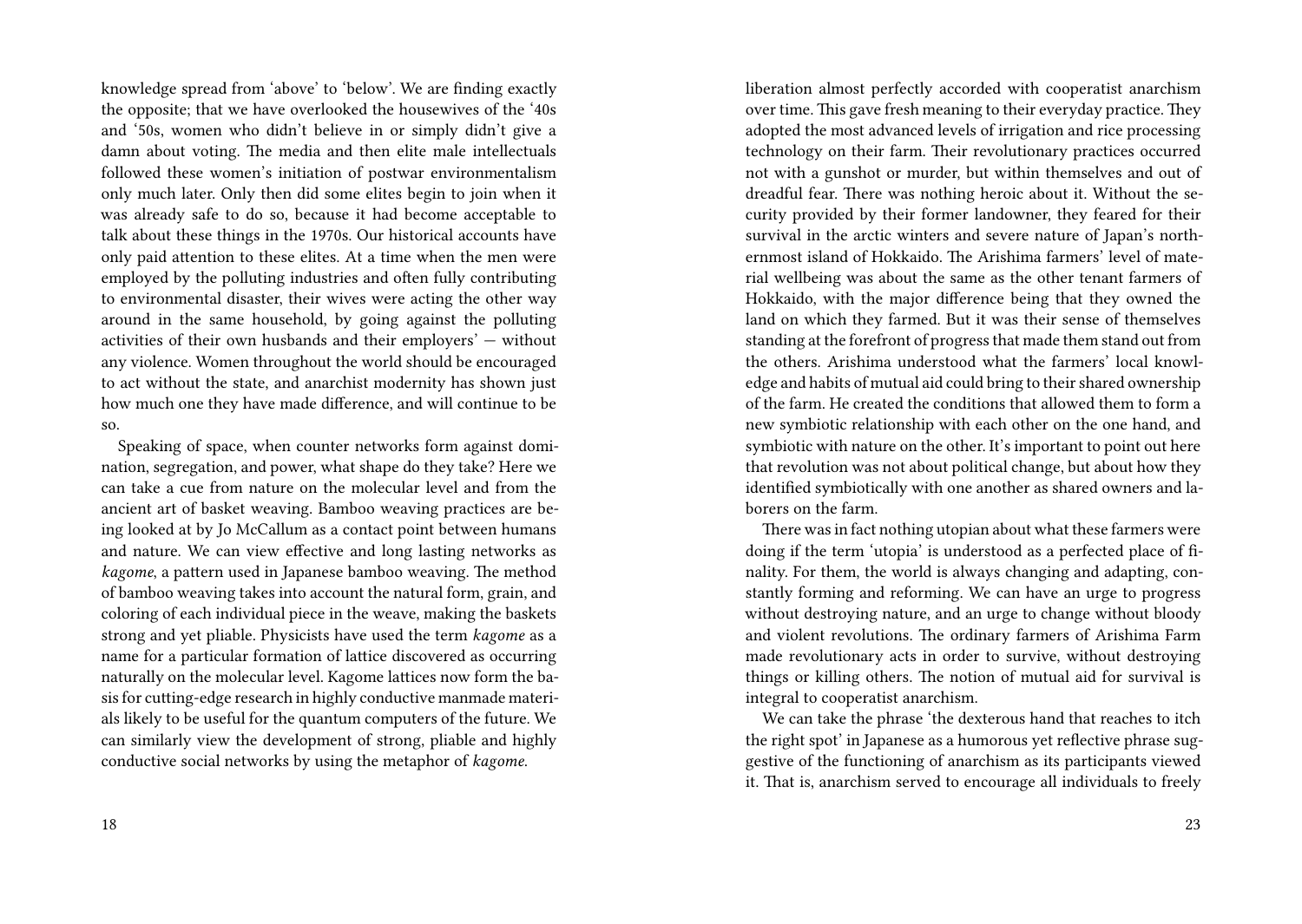per se; they only had time to work on it. For Kotoku and others, cooperatist anarchism was no big deal – it was so embedded already in everyday life and the worldviews of ordinary people that they didn't need a violent revolution to initiate it.

Eventually, cooperatist anarchism took shape as what I have characterized as a 'cultural revolution'. A key development in the cultural revolution was the redefinition of 'nature' as symbiotic and centerless, as opposed to Spencerian Darwinist nature and its hierarchical teleology. Culture was to be aligned with the centreless universe of nature. So-called elites and intellectuals may have had a place in this 'revolution', but not a place of power to order society with their own self-protective design. They sought to help articulate ideas or instigate action, but not lead or exercise power over others.

How did Arishima put it into practice? When Arishima was a teacher at Sapporo Agricultural College (now Hokkaido University) where Christianity, rationality, military, science and technology, large-scale agriculture (for colonial practice), and English language were taught, Arishima began teaching about the Russian anarchist Peter Kropotkin and literature in informal settings such as in the dorm at night, and thus turned the imperial institution into an academy of anarchist ideas.

He also funded various anarchists to link with the wider world. He supported the anarchist Osugi Sakae's trip abroad, for instance. Arishima also gave many public talks in local areas that often opened up critical discourse among locals. So he did a lot of 'ground work' before the end.

As his final closing act before he committed suicide, he gifted his farm to the tenants working on the farm that he had inherited from his wealthy father. His liberation of his tenant farmers and gifting them the farm was as perfectly fitting to anarchist thought and practice as any could be. Here again, none of the members of Arishima Farm thought of themselves as anarchist, but their self-organization and practices of mutual aid in response to their

#### 22

**Part 2**

**Asia Art Tours: You highlight throughout the book the incredible diversity of collaboration between individuals, not just between countries but also between the demographics of those countries. (rich & poor, young & old, atheist & religious)**

**What was it about Russia and Japan at this time that spurred this international, inter-demographic collaboration between so many groups? In our recent era of global protests that remain relatively isolated, what lessons can we take from this historic period for building solidarity?**

*SHO KONISHI:* That's another unique question. For one, cooperatist anarchist modernity was expressed and promoted in the most interesting, intimate, and familiar terms, such as in the tales of dung beetles and other insects translated by Japanese anarchists. It was never promoted as some sort of –ism. In fact, there was no single shared name for it, and it took my perspective of distance in time and space as a historian to uncover it as a phenomenon. They also targeted the manifold, interconnected ideas of Western modernity from all sides and folds. The articulators, or public intellectuals, in this discourse were keenly aware of the interconnected set of ideas that were at work for the civilizational discourse of the West, so to counter that also took an interconnected uprooting practice. As much as English language, Christianity, technology, rationality, whiteness (race), territoriality, military and masculinity were all interconnected, so was the counter culture that uprooted them.

In the case of Japan, high literacy rates also helped, allowing this discourse to become grounded in popular level interests and perceptions of the world. After all, it was an informal 'politics' of everyday life. So it was more about popular discourse, one that tied intellectuals to the general populace in very real and concrete ways. Because in Japan 'everyone' was reading, anarchist thought easily